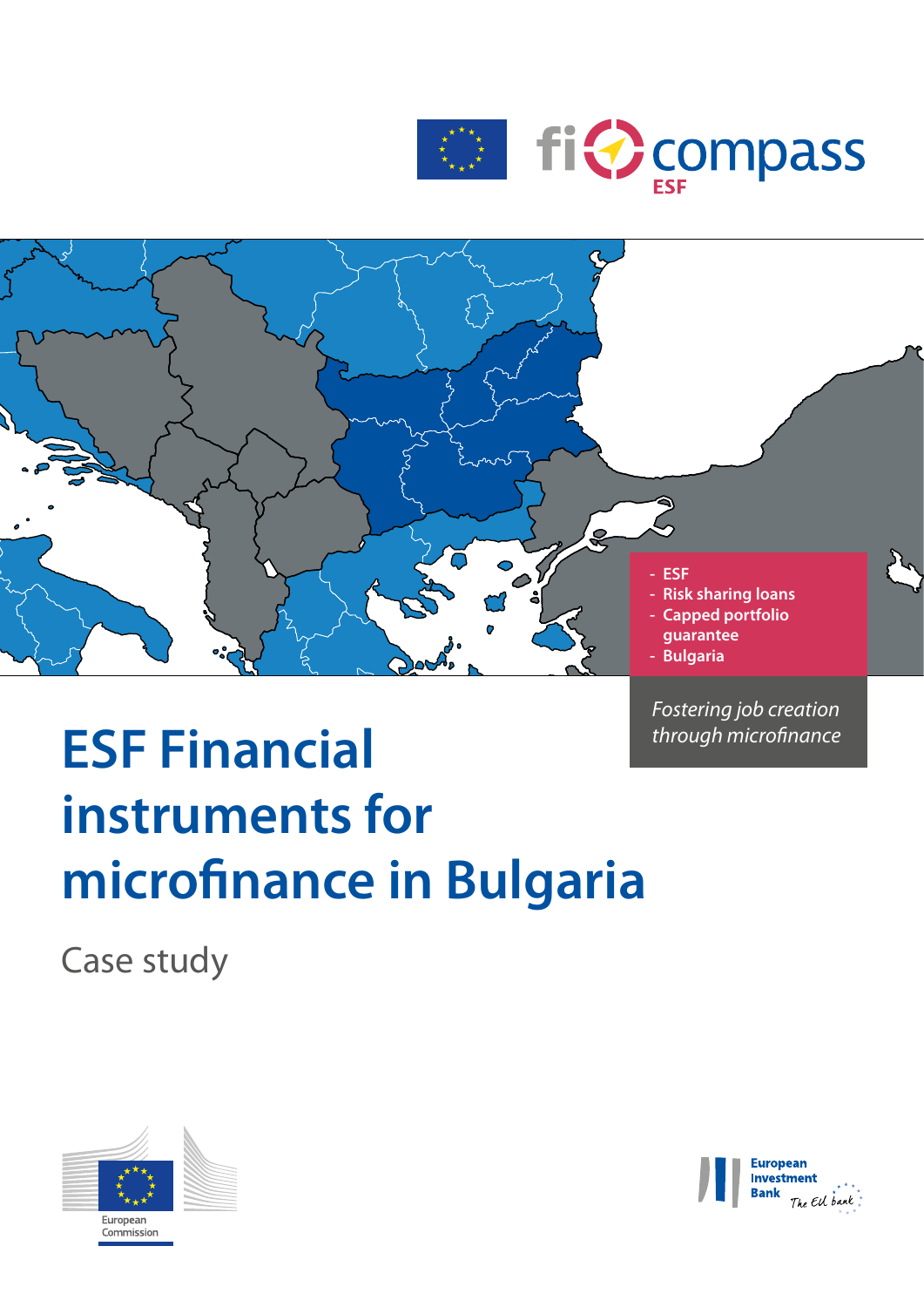### **DISCLAIMER**

This document has been produced with the financial assistance of the European Union. The views expressed herein can in no way be taken to reflect the official opinion of the European Union or the European Investment Bank. Sole responsibility for the views, interpretations or conclusions contained in this document lies with the authors. No representation or warranty express or implied is given and no liability or responsibility is or will be accepted by the European Investment Bank or the European Commission or the managing authorities of European Structural and Investment Funds programmes in relation to the accuracy or completeness of the information contained in this document and any such liability or responsibility is expressly excluded. This document is provided for information only. Financial data given in this document has not been audited, the business plans examined for the selected case studies have not been checked and the financial model used for simulations has not been audited. The case studies and financial simulations are purely for theoretical and explanatory illustration purposes. The case projects can in no way be taken to reflect projects that will actually be financed using financial instruments. Neither the European Investment Bank nor the European Commission gives any undertaking to provide any additional information on this document or correct any inaccuracies contained therein. This document has been produced with the support of a consortium led Ernst & Young, s.r.o.

# **Abbreviations**

| <b>Abbreviation</b> | <b>Full name</b>                                     |  |
|---------------------|------------------------------------------------------|--|
| <b>CIP</b>          | Competitiveness and Innovation Programme             |  |
| <b>BDB</b>          | <b>Bulgarian Development Bank</b>                    |  |
| <b>BNB</b>          | <b>Bulgarian National Bank</b>                       |  |
| EAA                 | Ex-ante assessment                                   |  |
| <b>EBRD</b>         | European Bank for Reconstruction and Development     |  |
| EIB                 | European Investment Bank                             |  |
| EIF                 | European Investment Fund                             |  |
| <b>ERDF</b>         | European Regional Development Fund                   |  |
| <b>ESIF</b>         | European Structural and Investment Funds             |  |
| FA                  | <b>Funding Agreement</b>                             |  |
| <b>FMFIB</b>        | Fund Manager of Financial Instruments in Bulgaria    |  |
| FoF                 | <b>Fund of Funds</b>                                 |  |
| FI.                 | <b>Financial Instrument</b>                          |  |
| <b>FR</b>           | <b>Final Recipient</b>                               |  |
| JFI                 | Jobs Microfinance Institution                        |  |
| <b>HRDOP</b>        | Human Resource Development Operational Programme     |  |
| <b>MA</b>           | Managing authority                                   |  |
| MF                  | Ministry of Finance                                  |  |
| <b>MLSP</b>         | Ministry of Labour and Social Policy                 |  |
| <b>OPIC</b>         | Operational Programme Innovation and Competitiveness |  |
| <b>SE</b>           | Social Enterprise                                    |  |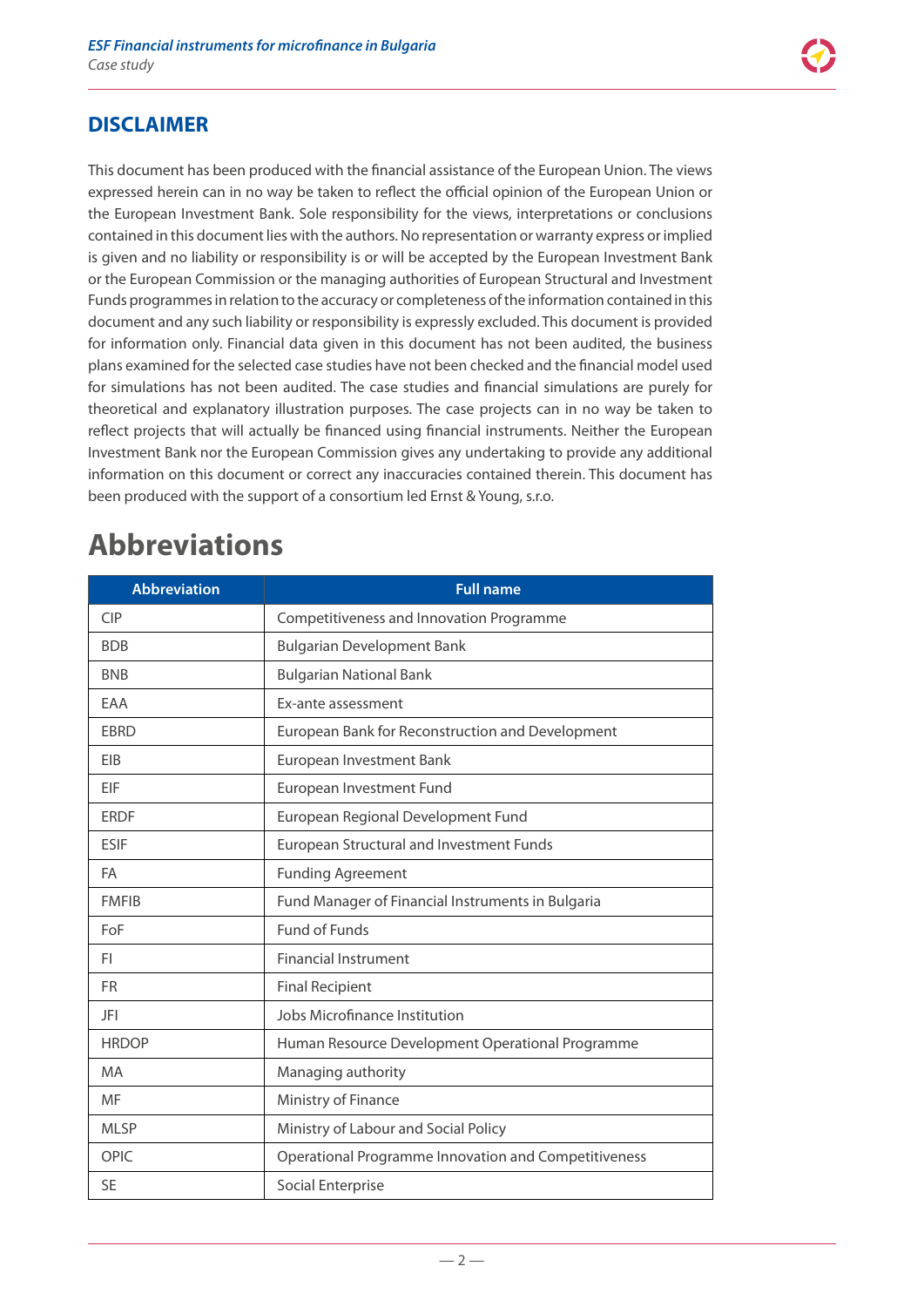

# **Table of contents**

| Abbreviations |                                                                 | $\overline{2}$ |
|---------------|-----------------------------------------------------------------|----------------|
| 1.            | <b>Summary</b>                                                  | 4              |
| 2.            | Objectives                                                      | 7              |
| 3.            | Design and set up                                               | 9              |
| 3.1           | Ex-ante assessment                                              | 9              |
| 3.2           | Selection of the implementing body and financial intermediaries | 11             |
| 4.            | Implementation                                                  | 17             |
| 4.1           | Financial products and terms                                    | 17             |
| 4.2           | State aid                                                       | 18             |
| 4.3           | Appraisal process                                               | 19             |
| 5.            | Output                                                          | 21             |
| 5.1           | Performance (main outputs and results)                          | 21             |
| 5.2           | <b>COVID</b> implications                                       | 23             |
| 6.            | <b>Lessons learned</b>                                          | 25             |
| 6.1           | Main challenges                                                 | 25             |
| 6.2           | Main success factors                                            | 26             |
| 6.3           | Future outlook                                                  | 26             |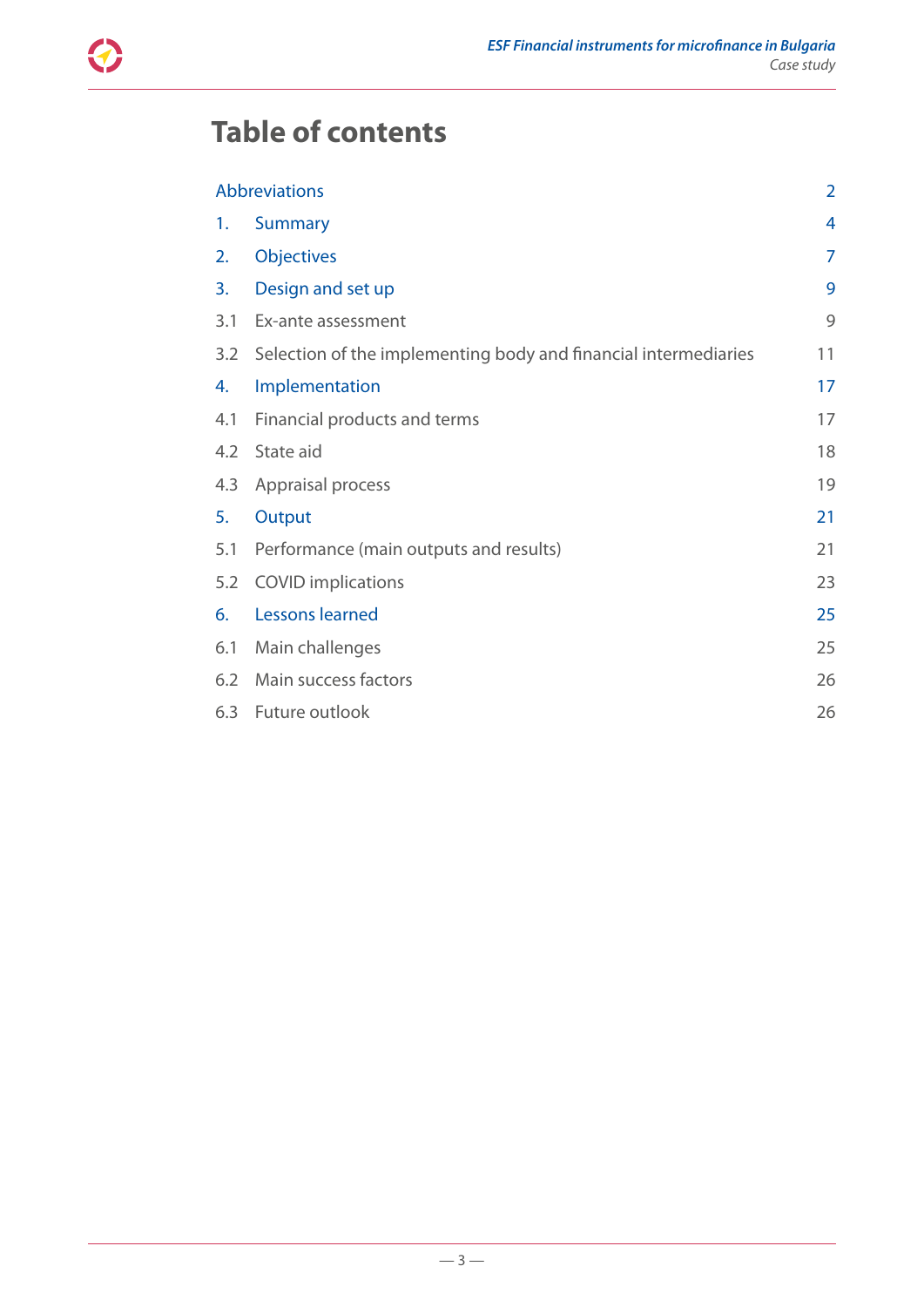

# <span id="page-3-0"></span>**1. Summary**

The case study covers two financial instruments implemented in Bulgaria under the Operational Programme Human Resource Development (HRDOP): **Risk sharing micro-finance facility** and **Capped portfolio guarantee for microloans**. Both instruments target Start-ups, included owned and managed by youths under 29, disabled people and unemployed people and social enterprises. Their aim is to improve the access of these groups to financing.

The purpose of the case study is to explore Bulgaria's experience with these financial instruments since the Programme's inception in May 2015 to January 2022. Given the lack of previous experience with financial instruments in the social domain, the case study also provides a picture of the process of transitioning from a grant-only culture to financial instruments.

The financial instruments were designed to respond to a number of market failures, including the reluctance of financial institutions to lend to the above-mentioned target groups, which were not considered viable to receive commercial loans. Testimony from one final recipient underlined the role of the microfinance loan facility in helping to take the newly registered company out of the grey economy, providing vital support to expand the product line, create a website and start online sales. The financial instruments furthermore provide more favourable conditions of the underlying loans provided to the target group compared to commercial bank loans, i.e. thanks to their lower-than-market interest rates and longer grace periods.

The two financial instruments also show how EU funding could leverage private financing, and how a managing authority can take advantage of the revolving effect of financial instruments. Additionally, the EU funds allow the financial intermediaries to share the credit risk, consequently serving a broader segment of clients. The gradual uptake of the two financial instruments is a good example of the learning curve that establishing ESF-funded financial instruments may entail, and of how the payoff can be positive in the medium-long term. Another useful feature of this case study is the Fund of Funds structure ensuring the thoroughness and effectiveness of the selection process of financial intermediaries. The participation of both microfinance institutions and commercial banks has been crucial to the deployment of the financial instruments due to their complementary focus and experience. Non-financial services such as coaching in the business plan preparation or mentoring during business operations have also proven to be of key importance and will need to be developed further.

Key takeaways for managing authorities willing to set up similar financial instruments can be summarised as follows:

- Build a profound knowledge of the needs of target groups in terms of financing and coaching.
- Being mindful that a successful process entails some time (from the ex-ante assessment, to the design and implementation phases).
- Financial intermediaries' knowledge of the market, and peculiar interest, can be harnessed and aligned to the policy needs of the managing authority.
- Developing knowledge of the potential positive effect of combining grants and financial instruments.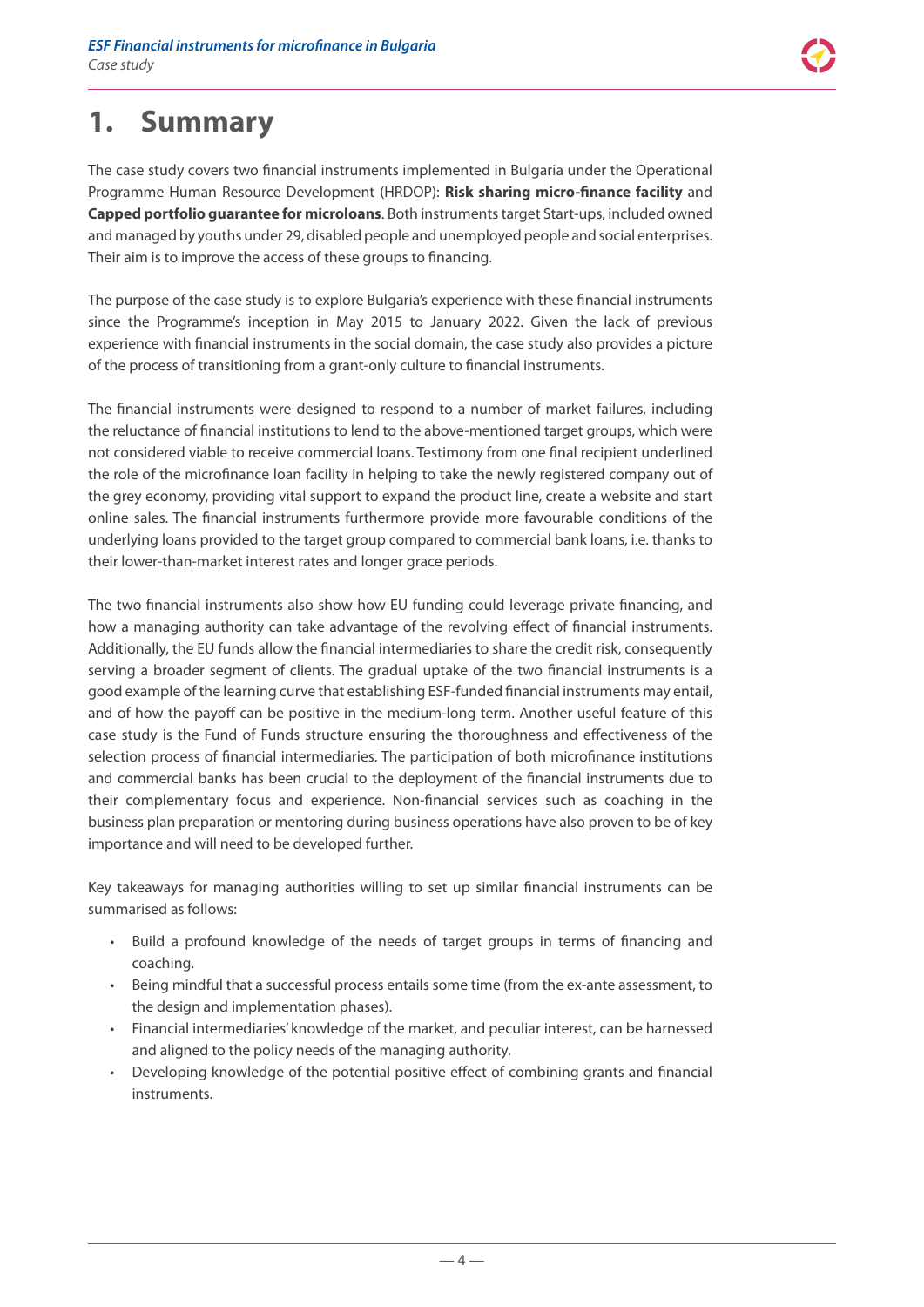

### **Risk sharing micro-finance facility**

### **THE FINANCIAL INSTRUMENT**

#### **Funding source**

ESIF, Operational Programme Human Resource Development

### **Type of financial products**

Risk sharing micro-finance facility

#### **Financial size**

**EUR 17.6 million** programme resources (15% national resources<sup>1</sup>)

#### **Thematic focus**

Improving access to finance for:

- Start-ups, owned and managed by unemployed people; youths under 29; people with disabilities
- Social enterprises
- Start-ups owned and managed by people starting their first enterprise or self-employment

#### **Timing**

From 17 May 2016 to 31 December 2023

#### **Partners involved**

Ministry of Labour and Social Policy; Fund of Funds; Mikrofund; SIS Credit; Fibank

### **ACHIEVEMENTS**

#### **Absorption rate**

Total amount of disbursed OP resources divided by programme resources committed with financial intermediaries

**45,86%** of programme resources: ESIF and national funding (as of January 2022)

### **EU leverage (as of 31 January 2022)2**

1.56 times – Microfinance facility

### **Main achievements (as of 31 January 2022)**

- 468 final recipients supported
- EUR 7.4 million contracted loans with eligible final beneficiaries of which EUR 5.6 million programme resources.

1 EUR 102 258 of the total agreed amount are supported under the YEI (with 8.11% of national contribution).

2 EU leverage is calculated as the total amount of finance to eligible final beneficiaries, i.e. EUR 7,421,182 divided by the total amount of ESIF allocation to this financial instrument, i.e. EUR 4,750,702.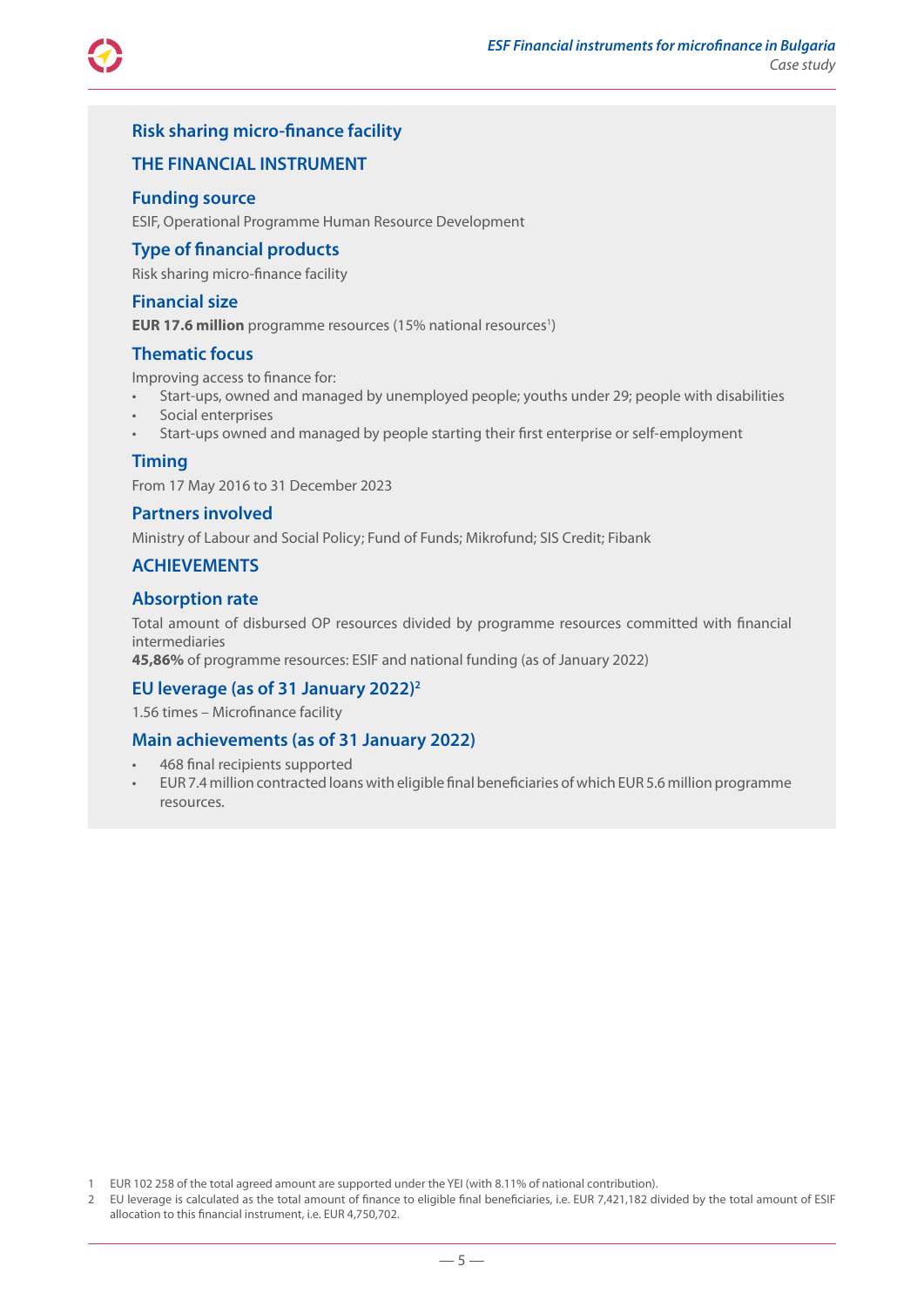

### **Capped portfolio guarantee for microloans**

### **THE FINANCIAL INSTRUMENT**

#### **Funding source**

ESIF, Operational Programme Human Resource Development

### **Type of financial products**

Capped portfolio guarantee for microloans

### **Financial size**

Capped portfolio guarantee for microloans: **EUR 3.1 million** programme resources (15% national resources)

### **Thematic focus**

Improving access to finance for:

- Start-ups, owned and managed by unemployed people; youths under 29; people with disabilities
- Social enterprises
- Start-ups owned and managed by people starting their first enterprise or self-employment

### **Timing**

From 17 May 2016 to 31 December 2023. (FI in operation since March 2021)

### **Partners involved**

Ministry of Labour and Social Policy; Fund of Funds; Unicredit, BDB Microfinancing

### **ACHIEVEMENTS**

### **ESIF programme multiplier (for guarantee funds)**

5x

### **Main achievements (as of 31 January 2022)**

9 loans allocated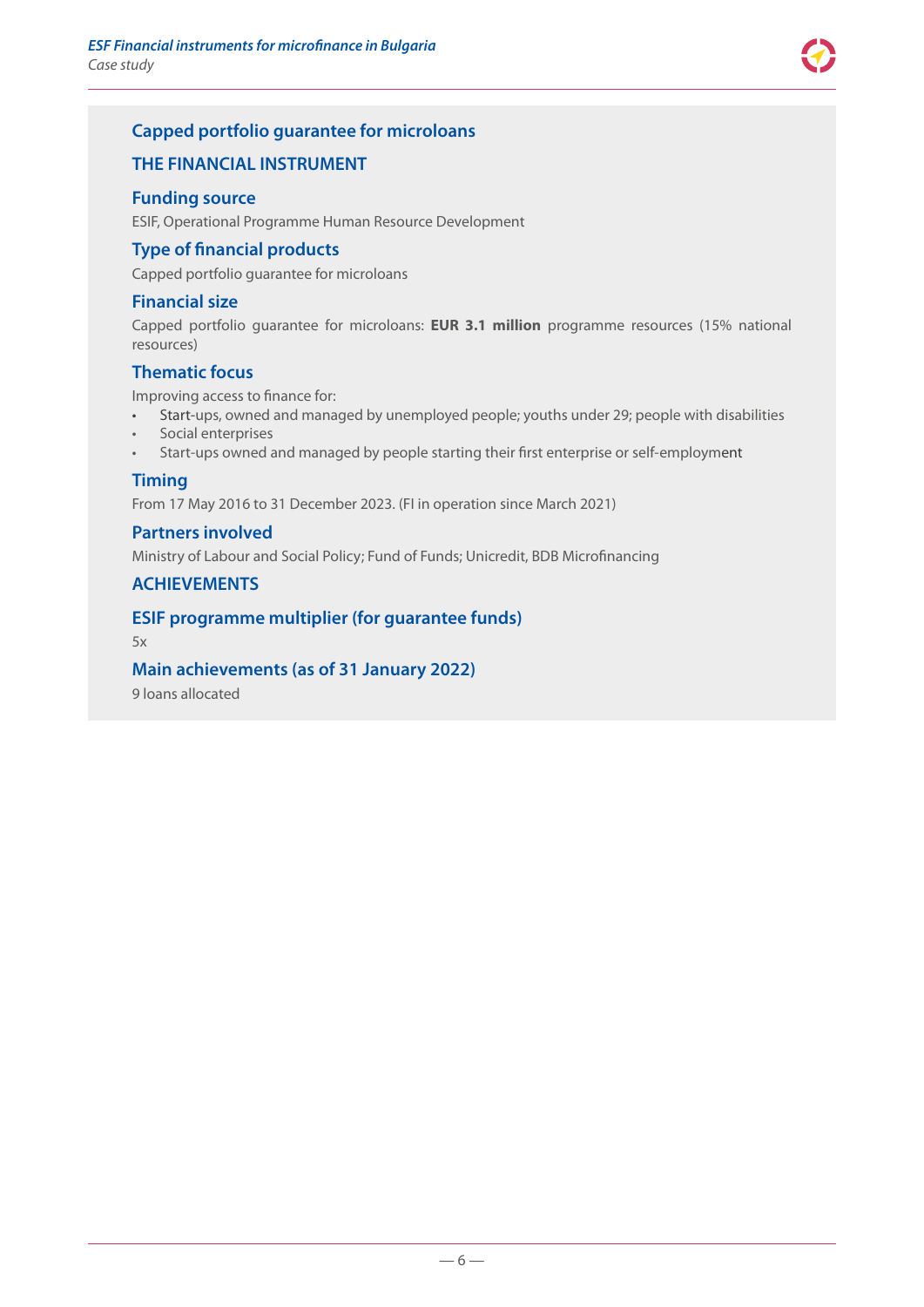# <span id="page-6-0"></span>**2. Objectives**

From 2014, unemployment rates in Bulgaria were persistently high, especially among young people and vulnerable groups. They varied between 10% in cities to more than 16% in villages, while unemployment in the age group 15-24 was more than  $17.8\%$ <sup>3</sup>. The percentage of the population at risk of social exclusion was 40.3%<sup>4</sup> of the population was at risk of social exclusion.

Consequently, the job and business creation were a priority for the government. Labour skills in Bulgaria needed upgrading and re-aligning to market demand, and people with disabilities and minority groups faced difficulties in accessing the labour market. Unsurprisingly against such a backdrop, the social economy in Bulgaria was underdeveloped and needed support (only 126 registered social enterprises in 2014).

The objectives of the Operational Programme Human Resource Development (HRDOP) are addressed in five priority axes with defined investment priorities. The Risk sharing microfinance facility instrument is defined in relation to the objectives of Priority axis I and II. It also contributes to certain thematic objectives under Regulation 1303/2013 for the period 2014-2020, namely the promotion of sustainable, quality employment and the support of labour mobility (Thematic Objective 8), and the promotion of social inclusion, combating poverty and all forms of discrimination (Thematic Objective 9).

The aim of the two financial instruments, both the **Risk sharing micro-finance facility** and the **Capped portfolio guarantee for microloans**, is to provide HRDOP final recipients (FRs), including social enterprises, with easier access to finance if they wish to start a business, thus creating new jobs and self-employment opportunities. The FR are offered preferential conditions compared to those on the market (reduced interest rates and collateral requirements).

A number of market failures are addressed by the two financial instruments. The target groups lacked access to finance and had difficulties in engaging with financial institutions in general. Two types of financing institutions - commercial banks and microcredit institutions – are licensed to provide loans up to EUR 25 000 under the Risk sharing micro-finance facility and up to EUR 50 000 under the Capped portfolio guarantee for microloans facility. According to the Ex-ante assessment (EAA), the commercial banks considered financing socially excluded persons and start-ups without a credit history beyond their mission and appetite, resulting in very low volumes of microfinance. The prudent approach taken by the financial institutions was due to a perceived lack of capacity and management skills among self-employed people and micro-enterprises, and to a lack of credit history. The state of microfinancing in Bulgaria was also perceived as a market failure by the EAA, as it mostly channelled funds to enterprises which already complied with the usual conditions required by the commercial banks (providing collateral, and against high interest rates). As a result, microfinancing was closer to being a banking product than an activity with a social mission.

Financial instruments had not been used in the HRDOP in the 2007-2013 programming period. Since financial instruments are expected to be used more extensively in the EU, including for vulnerable groups, the managing authority (Ministry of Labour and Social Policy) embarked on its first experience. Moreover, stakeholders expect financial instruments to complement grants and bring additional added value.

<sup>3</sup> Eurostat: Employment and activity by sex and age – annual data

Eurostat: People at risk of poverty or social exclusion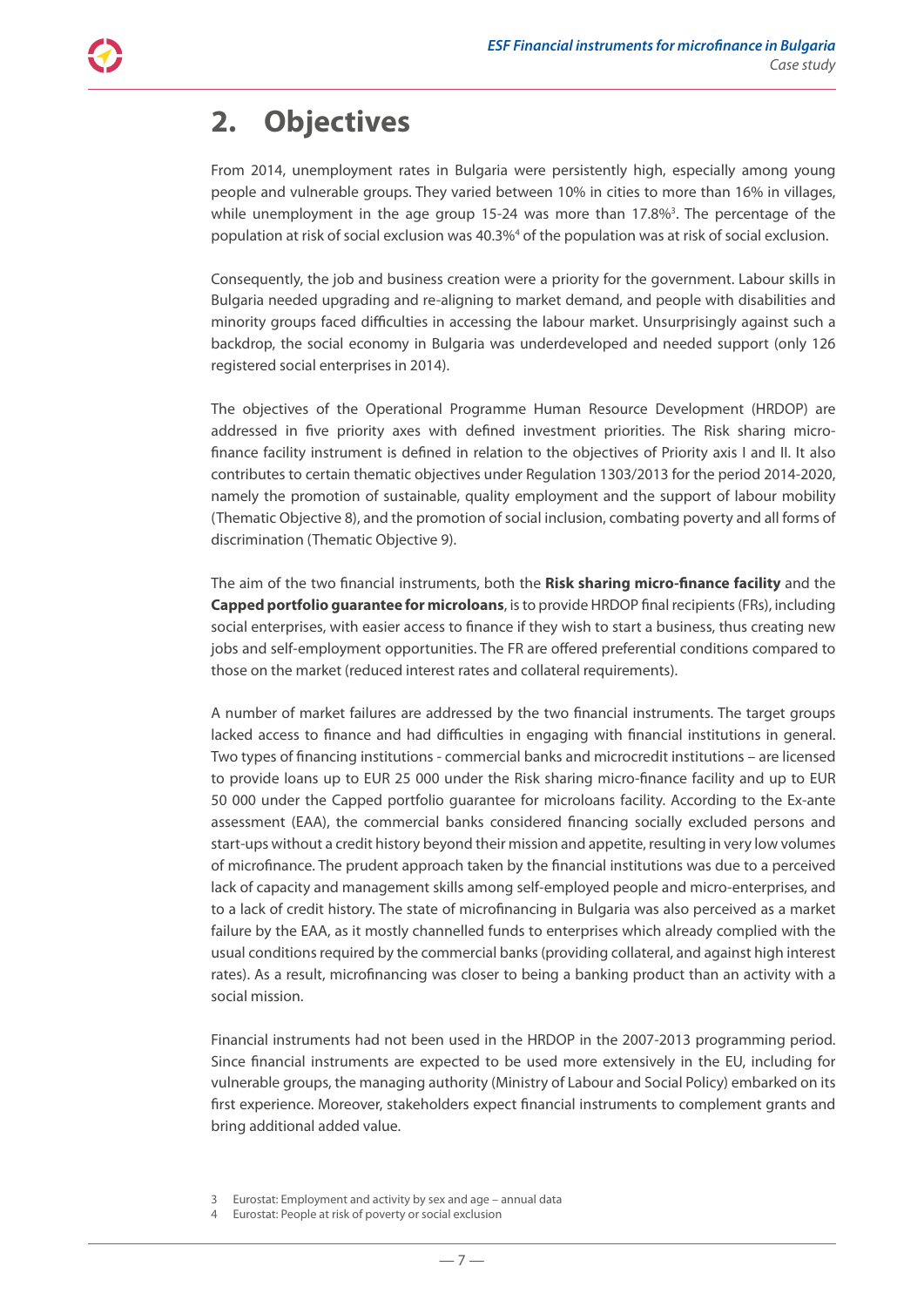During the 2007-2013 programming period, a significant EUR 813 million grant scheme under the HRDOP was put into place to support people not active on the labour market, as well as socially vulnerable groups. These grants continued during the 2014-2020 period. Financial instruments were made available through the holding fund JEREMIE<sup>5</sup>. These were targeted exclusively for Small and Medium Enterprises (SMEs). The Progress Microfinance initiative targeted similar groups of final recipients compared to the two financial instruments analysed in this case study, and it was implemented through three financial intermediaries, including Jobs Microfinance Institution (JFI), a subsidiary of the Bulgarian Development Bank (BDB)<sup>6</sup>. The initiative aimed to improve access to finance for vulnerable groups such as people who have recently lost their jobs or small family businesses.

<sup>5</sup> JEREMIE was managed by managed by the European Investment Fund (EIF)and counted with the following FI: Loan portfolio guarantees; Risk-sharing financing; Venture capital fund; Acceleration and Seed Funds; Mezzanine Capital Fund; Co-Investment Fund; and Competitiveness and Innovation Programme (CIP).

<sup>6</sup> [https://ec.europa.eu/commission/presscorner/detail/en/IP\\_19\\_6167](https://ec.europa.eu/commission/presscorner/detail/en/IP_19_6167)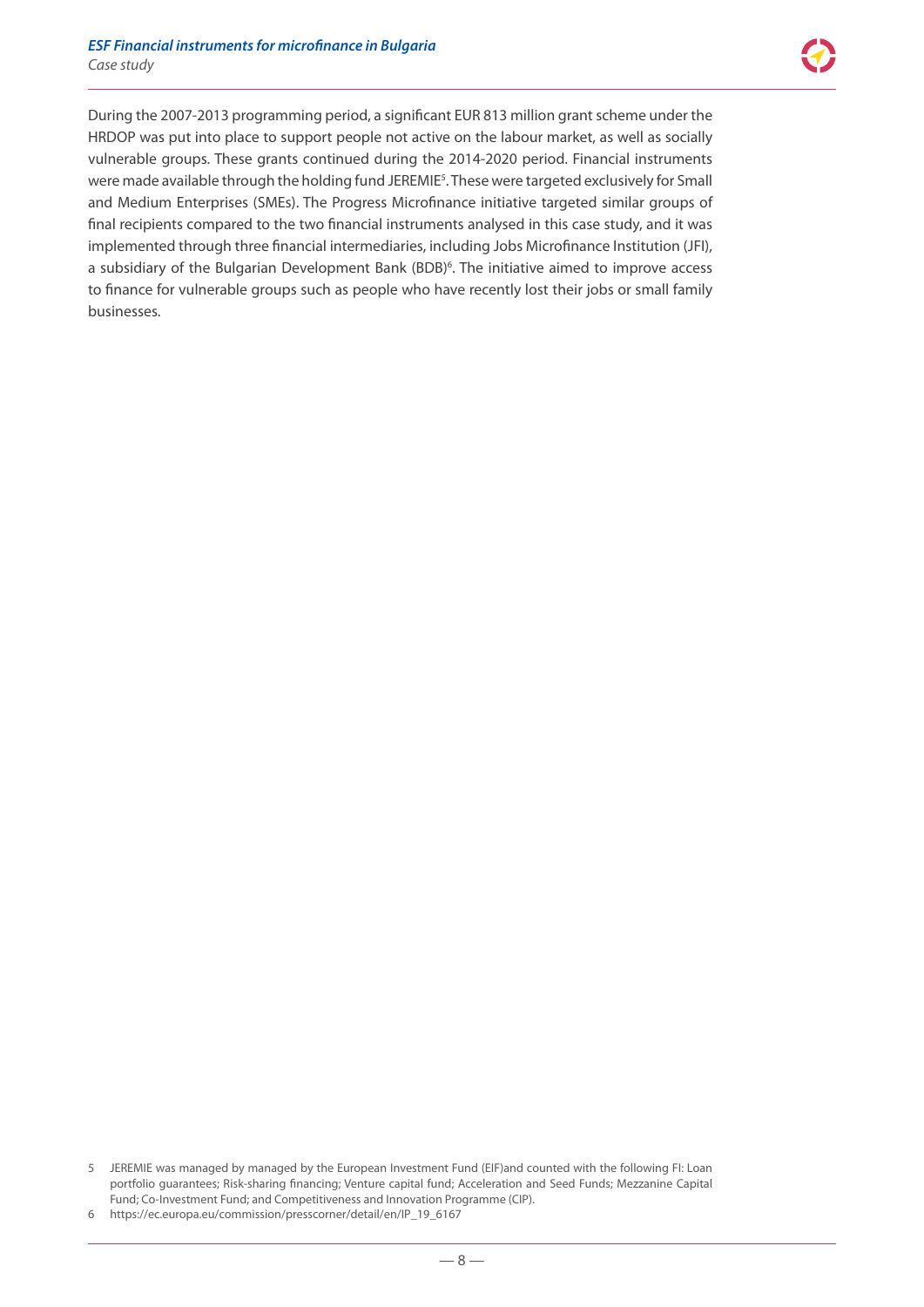# <span id="page-8-0"></span>**3. Design and set up**

The section includes the timeline of the introduction of the two financial instruments from the EAA to the date of this report. It describes the main findings of the EAA and provides an overview of the processes leading to the appointment of an implementing body and the selection of financial intermediaries.

| <b>Time period</b> | <b>Action taken</b>                                                                                                                                  |
|--------------------|------------------------------------------------------------------------------------------------------------------------------------------------------|
| 2014               | Completion of the ex-ante assessment.                                                                                                                |
| 2015               | Setting up of the Fund of Funds – Fund Manager of financial instruments in<br>Bulgaria.                                                              |
| 2015-2016          | First detailed investment strategy drafted for Risk-Sharing Micro-Finance<br>Facility.                                                               |
| 2016               | Selection of The Fund Manager as the implementing body by the managing<br>authority of HRDOP 2014-2020.                                              |
| 2016               | Negotiations on the funding agreement between FMFIB and the MA and<br>signing of the agreement (from March to May).                                  |
| 2017               | First agreements signed with financial intermediaries (risk-sharing instrument)<br>and first investments to final beneficiaries approved (December). |
| 2018               | First investments (microcredits) disbursed to final beneficiaries (January).                                                                         |
| 2020               | First agreements signed with financial intermediaries (guarantee instrument).                                                                        |
| 2021               | Partial reduction of funds for financial instruments under HRDOP 2014-2020<br>by amendment to the Funding agreement (July).                          |

### **3.1 Ex-ante assessment**

The Ex-ante Assessment (EAA) was carried out by PwC Bulgaria and the goal was to analyse the potential for the use of financial instruments (FI) in Bulgaria in the 2014-2020 period. The methodology for conducting the EAA was developed by PwC for the European Commission (EC) and the European Investment Bank (EIB). It was adapted for Bulgaria and included an overview of the political context, the coherence between the Partnership Agreement and the HRDOP, a description of the market context, the value added of the financial instrument, a quantification of the financing gap among other items. The EAA pointed to a significant mismatch between the demand and supply of funding to ESF target groups, providing the funding gaps as per below. The methodology to quantify demand is based on indicators (e.g. the number of social enterprises), estimations of needs (e.g. the annual trainings) and interviews.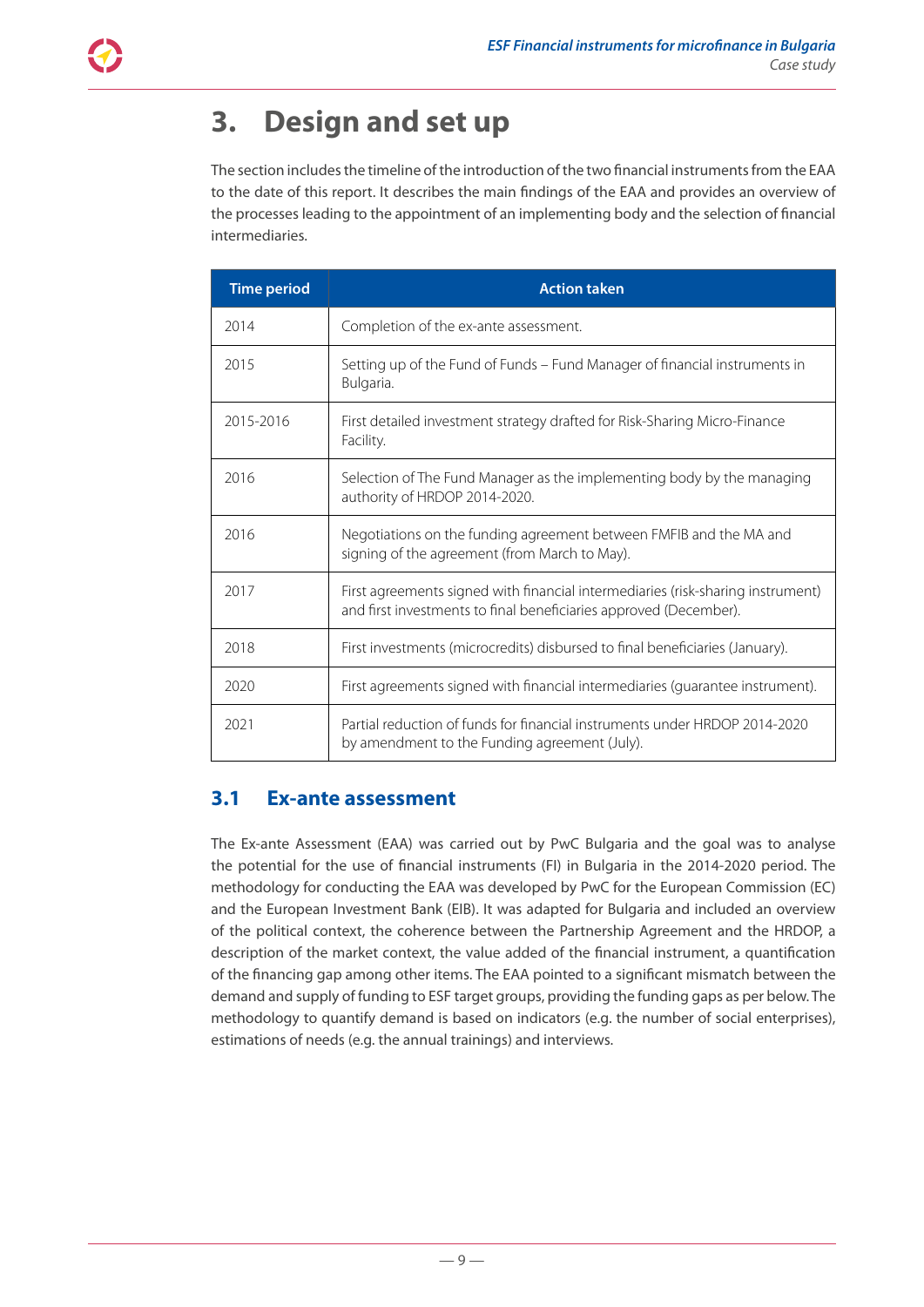Financing gap, i.e. unmet financing needs of socially excluded people and people at risk of poverty, amounted to:

- EUR 11.7 million for Young people under 29 in need of funding (loan and/or grant) for training and starting up their own company, or to find a new job;
- EUR 294.7 million for individuals who need funding to create a company (business microloan to start a company);
- EUR 68.2 million for individuals who need funding to find work (personal micro-loan for job-hunting).

For enterprises, the following amounts were calculated:

- EUR 74.2 million for micro-enterprises seeking funds for employees training and/or as working capital;
- EUR 12.7 million for training centres;
- EUR 8.8 million for social enterprises.

As no EEA update has been conducted, the EAA for the new programming period is expected to capture the evolution of the demand.

To the managing authority (MA), financial instruments were expected to provide **added value compared with grant**s in a number of ways:

Providing funding for target groups at interest rates below those available on the market (above 6% as of July 2014).

- Leveraging financial intermediaries' own resources (expected multiplier of 1:1.4 to 1:1.5 for the portfolio guarantees and expected leverage of 1:1.5 to 1:1.9 for the microcredits);
- The revolving character of the financial instruments, which increases the effectiveness of funds insofar as the MA can reinvest the decommitted guarantees and the loan repayments;
- Capillary geographical coverage, through the country-wide networks of financial intermediaries;
- Decreased administrative burden for final recipients, improve cash flow management, provision of working capital;
- Improving the business planning capacity of the final recipients;
- Increasing the capacity of microfinance institutions to deliver on their social mission.

The EAA identified three potential delivery options for the two financial instruments: **Option 1**: the MA to select the financial intermediaries to deploy the financial products (no Fund of Funds structure); **Option 2**: appointment of a Fund of Funds, which in turn selects and works with the financial intermediaries; **Option 3**: direct implementation of the MA (the MA to select the final recipients).

After weighing the advantages and disadvantages of each option, the MA went forward with **Option 2**, which was perceived to have the following additional benefits:

- a FoF can be a beneficiary of ESI Funds as well as national and regional co-financing;
- possibility of a co-investment at FoF level;
- single entry point for the MA (the FoF operates as an umbrella, under which specific financial instruments are deployed);
- potential synergies between different financial instruments managed by the FoF;
- a professional FoF manager can better engage with financial intermediaries, resulting in improved terms and conditions for the underlying products offered to final recipients.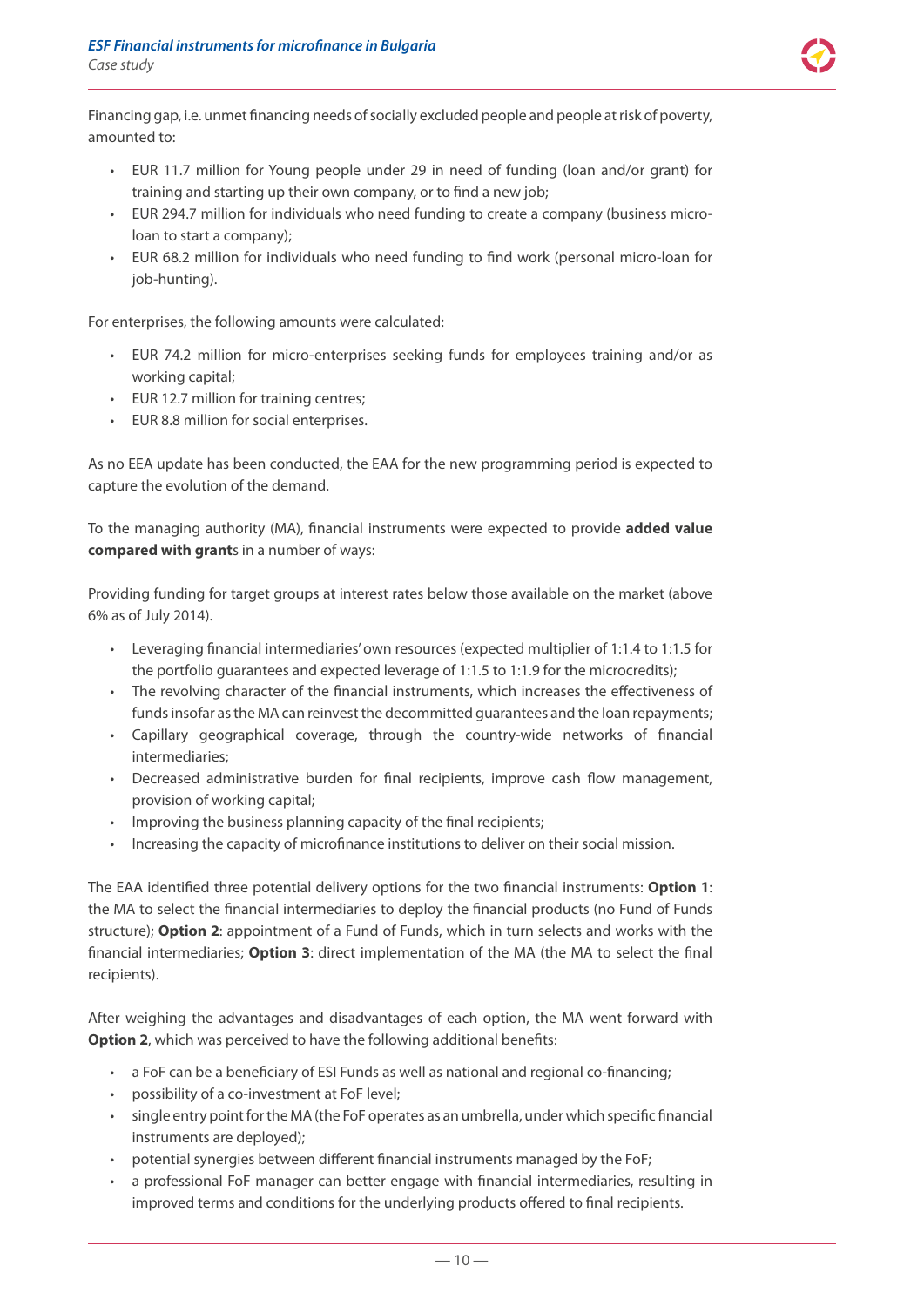<span id="page-10-0"></span>As of 2014, EIF-funded Progress Microfinance initiative was the only existing financial instrument for socially disadvantaged people and leveraging funds from microfinance institution. The MA proposed to address the market gap through both a risk-sharing loan facility and a guarantee facility and decided to take the two financial instruments forward. They were expected to complement EIF-funded Progress Microfinance initiative by providing not only microcredit, but also micro-guarantees, which were absent in Bulgaria as of 2014; they would be made available to final recipients through a limited number of financial intermediaries. For this reason, a crowding out effect on private lenders will not arise as several financial instruments providing microfinance products (micro-credits and micro-guarantees) can coexist in Bulgaria given the large financial gap.

### **3.2 Selection of the implementing body and financial intermediaries**

### **3.2.1 Selection of the Fund of Funds / implementing body**

As recommended in the EAA and in line with EC Regulation 1303/2013, the government decided to create a 100% government-owned company in the form of a FoF and manage the financial instruments under four ESIF-funded OPs for the 2014–2020 period, including the HRDOP. The FoF was established as a sole owner joint-stock company, formally called "Fund Manager of financial instruments in Bulgaria" (FMFIB), and was constituted in July 2015. FMFIB is responsible for the management of all EU funding allocated to financial instruments by the Bulgarian managing authorities. Through the establishment of FMFIB, the Bulgarian government aimed to secure the efficient and sustainable management of the public resources, achieve economies of scale and build professional expertise at the national level in the management of financial instruments. A representative of the Ministry of Labour and Social Policy (MLSP) became a member of the Supervisory Board, together with representatives of all other ministries involved managing financial instruments under ESIF, as well as representatives from the Ministry of Finance.

Within the technical support framework, the World Bank, the European Bank for Reconstruction and Development (EBRD) and the European Investment Bank (EIB) supported the Bulgarian authorities in the set-up of the FMFIB and throughout the set-up of the ESIF FIs.

In December 2021, FMFIB had thirteen financial instruments under management, operating in six sectors. A total of EUR 548.9 million ESIF programme resources (ERDF, CF, ESF, EAFRD and EMFF) have been committed to the financial instruments, which has in turn mobilised EUR 645.8 million of other public and private co-investment. As a result, it is expected that approximately EUR 1.22 billion will be invested through shared management financial instruments in Bulgaria in the 2014-2020 programming period.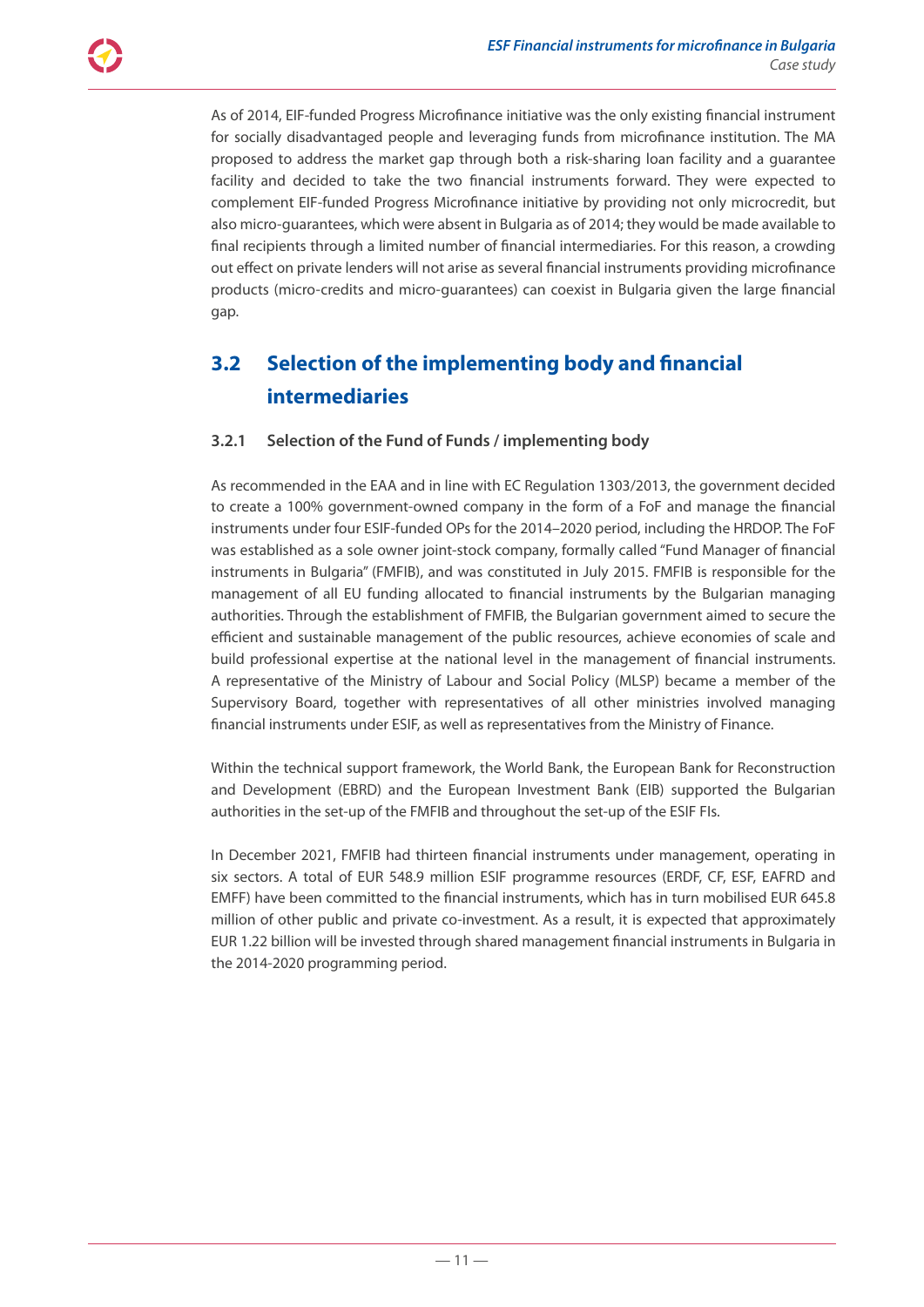The MA of HDROP **signed in May 2016 a Funding Agreement** with the FMFIB for the management and implementation of the two financial instruments under HRDOP. The committed amount was initially around EUR 35.9 million for the two financial instruments (EUR 30.5 million for the Risk-sharing micro-finance facility and EUR 5.4 million for the Capped portfolio guarantee for microloans) but subsequently reduced to EUR 20.7 million in July 2021 (EUR 17.6 million for the Risk-sharing micro-finance facility and EUR 3.1 million for the portfolio guarantee). National cofinancing amounted to 15%. It has to be noted that EUR 102 258 of the total agreed (EUR 20.7 million) come from the Youth Employment Initiative (YEI) (with 8.11% of national contribution). The guarantees from the Fund of Funds are up to 80% per individual loan made and are capped at 25% of losses on the guaranteed portfolio. The Investment Strategy encompasses all elements of both financial instruments and is an attachment to the Funding Agreement. The time between the establishment of the FoF in July 2015 and the signing of the Funding Agreement in May 2016 was not brief, but during this period specific activities were implemented for the organisational and functional start of the activities of the new entity. The audit of the Management and Control Systems of the FMFIB was completed in May 2016, representing a milestone for the signing of all ESIF Funding Agreements. The first operational agreements with the financial intermediaries were signed in December 2017 – more than one and a half years after the signing of the Funding Agreement. Even this may seem a prolonged period, it also included a market testing exercise carried out by the FoF, which was instrumental for successively carrying out the actual selection process.

### **3.2.2 Selection of the financial intermediaries**

The FoF selected financial intermediaries for both financial instruments through a negotiated procedure. Two separate calls were launched for the Risk sharing micro-finance facility (April 2017 and September 2018) and two calls for the **Capped portfolio guarantee for microloans** (May 2019 and March 2021).

In the 2016-2021 period, the FoF selected **five financial intermediaries for the HRDOP financial instruments** – two microfinance institutions and one bank for the Risk sharing micro-finance facility; one microfinance institution and a bank for the Capped portfolio guarantee for microloans. The first agreements with financial intermediaries under the Risk sharing micro-finance facility were signed in December 2017 and for the financial intermediaries under the Capped portfolio guarantee for microloans in June 2020 and July 2021.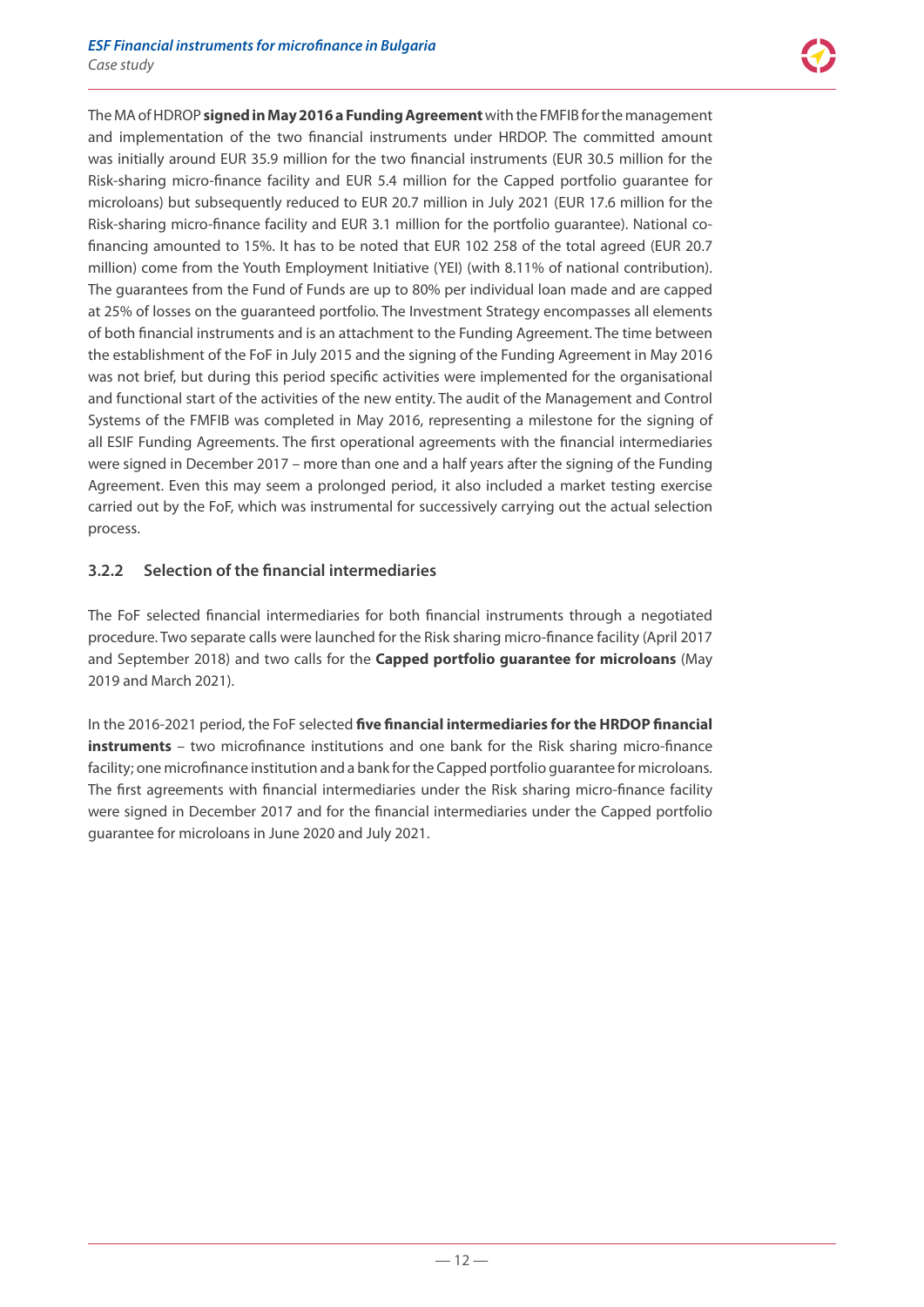#### Tables 1 and 2 summarise the eligibility and award criteria used in the procedure.

*Table 1: Criteria for selection of Financial Intermediaries for both Financial Instruments under the Public Procurement Act*

| <b>Indicative eligibility</b><br>criteria | A licensed bank or a financial institution which complies with the<br>requirements of the Bulgarian National Bank (BNB).<br>Complies with the national and EU framework on the prevention<br>$\bullet$<br>of money laundering, combating terrorism and tax fraud, incl. EU,<br>FATF and UN.<br>Experience in country, micro-credit and financial instrument<br>management.<br>Skills to assess final recipients and their projects and able to<br>$\bullet$<br>effectively and efficiently manage the loan portfolio created.<br>Adequate corporate governance, risk management, monitoring,<br>$\bullet$<br>internal control, reporting systems, including with respect to the<br>state aid regime.<br>Financial and organisational capacity and is able to secure<br>$\bullet$<br>co-financing.<br>Complies with the European Code of Good Conduct for<br>Microcredit Provision <sup>7</sup> . |
|-------------------------------------------|--------------------------------------------------------------------------------------------------------------------------------------------------------------------------------------------------------------------------------------------------------------------------------------------------------------------------------------------------------------------------------------------------------------------------------------------------------------------------------------------------------------------------------------------------------------------------------------------------------------------------------------------------------------------------------------------------------------------------------------------------------------------------------------------------------------------------------------------------------------------------------------------------|
| <b>Indicative award</b><br>criteria       | Levels of management costs and fees.<br>$\bullet$<br>Amount of co-financing above minimum requirements.<br>$\bullet$<br>Microcredit conditions, including total interest applied to<br>borrowers, given interest-free financing from the FMFIB and<br>co-financing.<br>Improved borrowing conditions offered to FR, compared to<br>$\bullet$<br>existing practice, such as collateral requirements foreseen.<br>Additionality of intervention, i.e. readiness of the intermediary<br>$\bullet$<br>to expand activity in the target segment if already active with<br>similar facilities.<br>Portfolio building strategy, e.g. marketing and communication<br>measures.<br>Timetable for the generation of a new portfolio.                                                                                                                                                                       |

The procedure for selecting financial intermediaries included a process of market consultation, which contributed to designing acceptable conditions for the financial instruments and alignment with intermediaries' appetite and expectations.

The ESF financing provided by FMFIB is to be on-lent interest-free, while the co-financing provided by the intermediary could be at market rate. Financial intermediaries are expected to provide cofinancing with their own resources for the Risk sharing micro-finance facility, minimum 10% of the each loan.

Both the FoF and the financial intermediaries perceived the selection procedure as a lengthy and cumbersome process. The procedure and the instruments were not familiar for the financial institutions and at the initial call only two intermediaries signed agreements. A further call gathered interest from additional candidates and risk sharing funding agreements respective portfolio guarantees were signed with the following counterparts.

7 https://ec.europa.eu/social/main.jsp?catId=1482&langId=en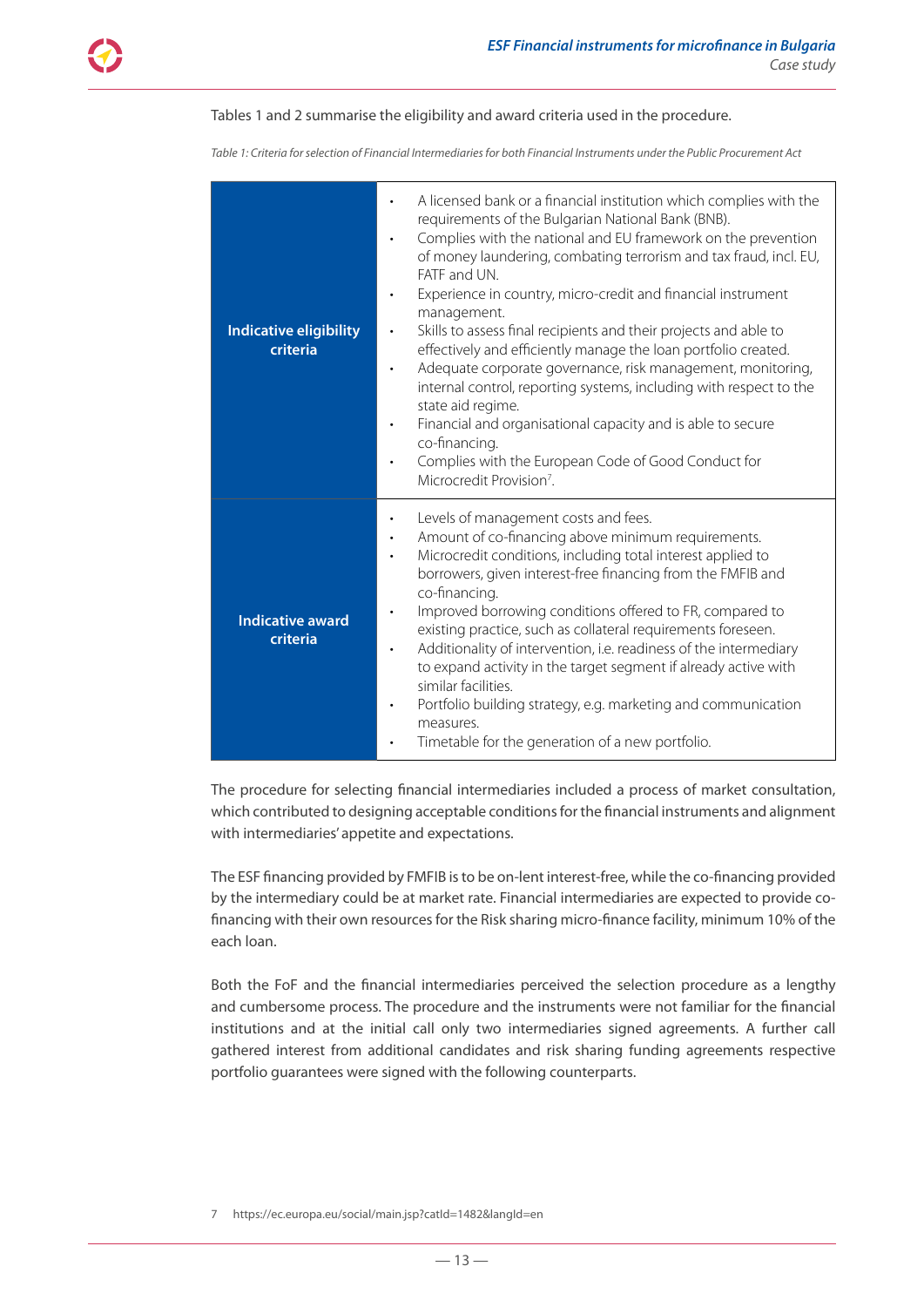*Table 2: Signed operational agreements and respected values*

| <b>Financial intermediary</b>                                                            | Amount of the operational agreement                                              |  |
|------------------------------------------------------------------------------------------|----------------------------------------------------------------------------------|--|
| Risk sharing micro-finance facility                                                      |                                                                                  |  |
| Mikrofond:<br>(1 <sup>st</sup> funding agreement)<br>(2 <sup>nd</sup> funding agreement) | BGN 2 million (EUR 1.02 million)<br>BGN 3 million (EUR 1.53 million)             |  |
| SIS Credit<br>(1 <sup>st</sup> funding agreement)<br>(2 <sup>nd</sup> funding agreement) | BGN 1.4 million (EUR 0.72 million)<br>BGN 2.5 million (EUR 1.28 million)         |  |
| <b>Fibank</b>                                                                            | BGN 15 million (EUR 7.67 million)                                                |  |
| Capped portfolio guarantee for microloans                                                |                                                                                  |  |
| Unicredit Bulbank                                                                        | BGN 5 million (EUR 2.56 million)<br>(the amount set aside as a capped quarantee) |  |
| <b>BDB</b> Microfinancing                                                                | BGN 1 million (EUR 0.51 million)                                                 |  |



SIS Credit is a microfinance institution established in 2006. It offers loans up to BGN 50 000 (around EUR 25 000). It focuses on agricultural and business loans. Since 2012, SIS Credit has been a member of the Microfinance Centre<sup>8</sup> and since 2013 of the European Microfinance Network<sup>9</sup>.

**MUKDOOXHA** 

Mikrofond is a microfinance institution and member of the Microfinance Centre. Its mission is to provide business loans for micro-entrepreneurs and to finance the needs of low-income families (home improvements, education, health care, etc.). It offers fixed-rate business loans for start-up businesses, agricultural loans and microloans for businesses through a network of offices nationwide.



First Investment Bank (Fibank) is the biggest bank with Bulgarian capital in the country. Fibank offers a diverse range of products and services for individual and corporate clients. As of 31 June 2021, Fibank has 126 branches in the country.

### **Z** UniCredit Bulbank

UniCredit Bulbank is the largest bank in Bulgaria with significant experience in supporting SMEs and mid-caps.10



BDB Microfinancing was created in 2010 as a part of the Group of the Bulgarian Development Bank (BDB) with the main purpose of providing micro-finance to Bulgarian businesses.

8 https://mfc.org.pl/

<sup>9</sup> https://www.european-microfinance.org/

<sup>10</sup> In October 2021 UniCredit Bulbank and the EIB signed a guarantee agreement of EUR 60 million that is expected to unlock new loans of nearly EUR 200 million to support Bulgarian businesses suffering from the economic consequences of the COVID-19 pandemic.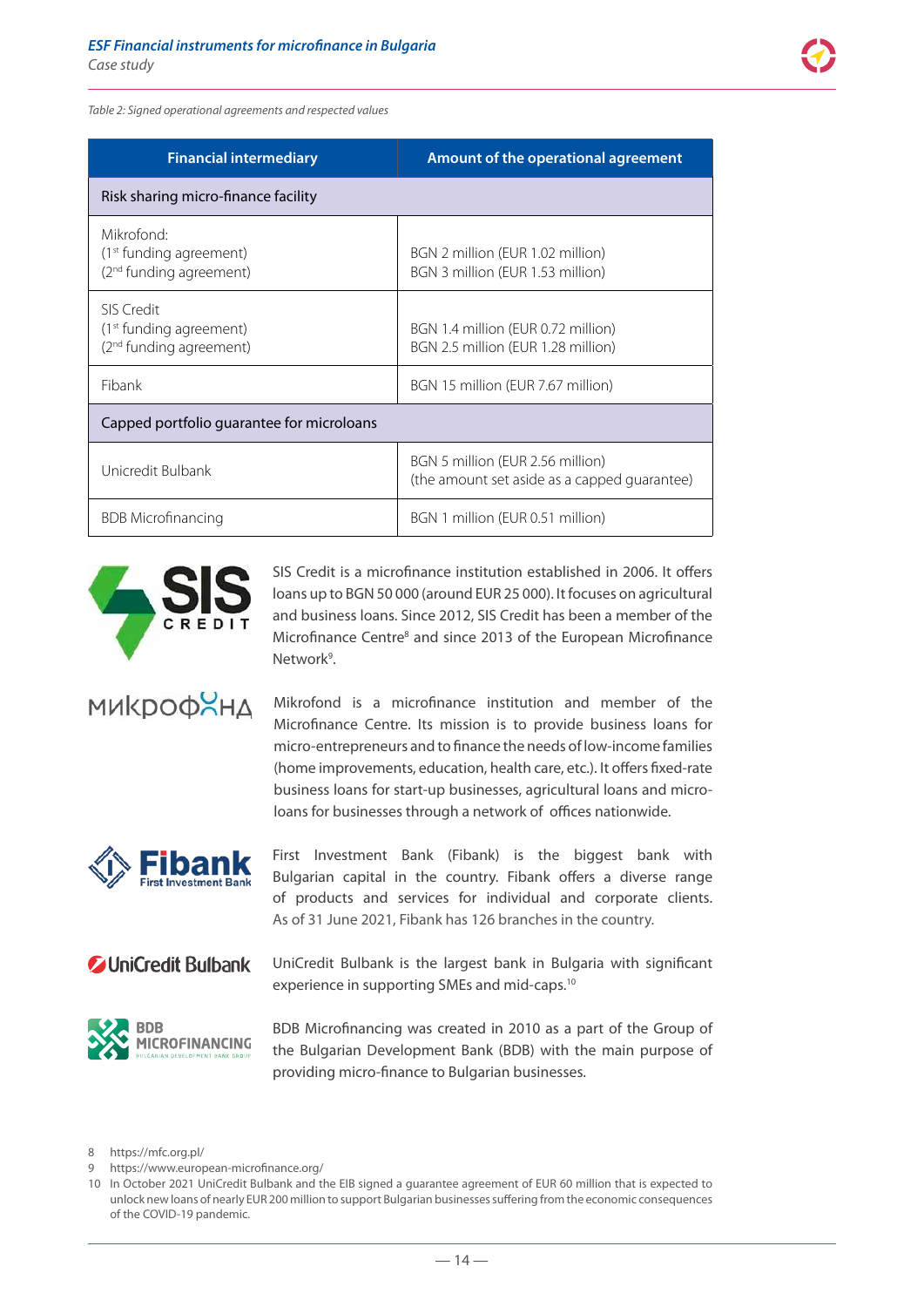The selection of both **microfinance and banking institutions** is complementary and beneficial for the deployment of the financial instruments. Microfinance institutions are mission-driven and can provide more support to individual clients to improve their credit applications. Moreover, microfinance institutions serve riskier segments of the target groups. However, the drawback is that they do not possess a wide network of branches that allows banks to deploy the financial instruments more efficiently across the country, especially bearing in mind that the target group are unlikely to reach a branch unless it is located in the proximity.

### **3.3 Funding and governance**

### **Funding sources**

On 15 July 2021, an agreement for a budget reduction was signed decreasing the overall budget for the two financial instruments from EUR 35.9 million to EUR 20.7 million. The reduction was made in order to adapt the amounts to the actual demand. In terms of funding, 85% comes from the ESF and 15% from national resources (an amount of EUR 102 258 is co-financed at 91.89 % under the Youth Employment Initiative and 8.11% with national resources). The funders defined the target groups of the two FIs and the reporting requirements (described later in the text) and the flexibility and adaptability of the loan conditions with regards to the actual needs of the target groups.

Following the recommendation of the Ex-ante Assessment for an optimal governance option, **HRDOP MA signed a Funding Agreement with the Fund of Funds** outlining the roles and responsibilities for the implementation of the financial instruments under the HRDOP. The commitment period of the agreement is between May 2016 and December 2023 while the residual period is from January 2024 to December 2031 for the monitoring of repayments and possible reinvestment/recycling of repaid funds. FMFIB shall, at the expense and on behalf of the managing authority, operate the FoF, select eligible financial intermediaries and conclude respective Operational Agreements.

The FoF has to follow an agreed **Investment Strategy and Business Plan** as defined in the Funding Agreement. It is obliged to develop appropriate selection procedures for financial intermediaries taking into account the market needs and the requirements of the OP. The main elements of the Investment Strategy include the HRDOP context and intervention logic, the implementation mode, the number and type of FIs, the types of final recipients and the type of investment support, as well as the expected results.

**The Fund of Funds monitors the implementation of financial instruments and operational agreements.** It is responsible for providing the MA with quarterly and semi-annual progress records and related data, as well as for delivering a narrative report on the utilisation of funds, the progress made on all its functions and the results achieved on semi-annual and a yearly basis.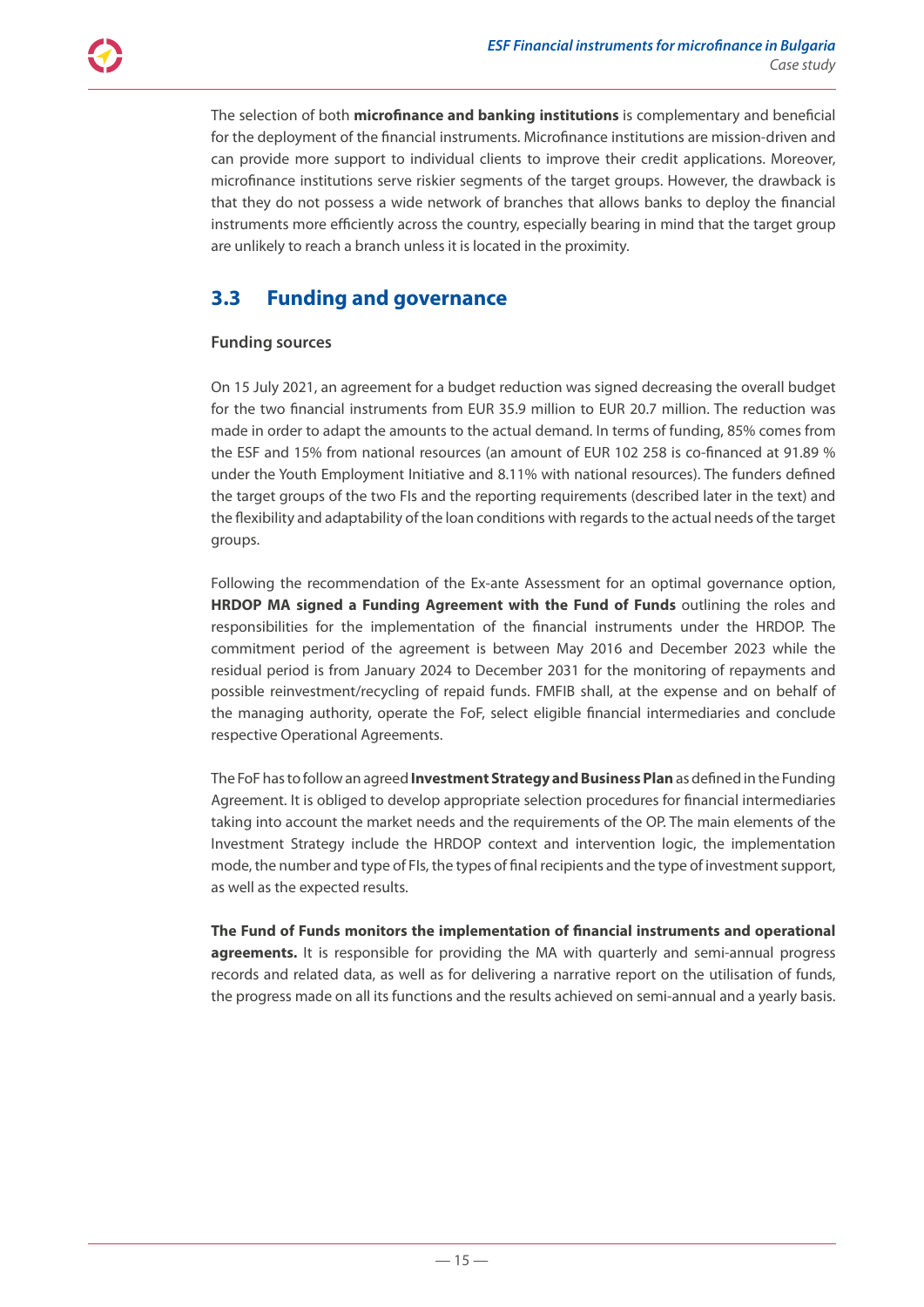

### **Remuneration of the FoF**

The management fee is divided into:

- Basic remuneration: 1st year of Funding Agreement (FA) (3% per year of the amounts disbursed by the MA); 2nd year of FA (1%); 3rd year of FA (0.5%). Disbursement under the Funding Agreement is scheduled to be at tranches of up to 25 % of the committed amount;
- Performance-based remuneration: 0.5% per annum of the funds paid by FMFIB to the financial intermediaries for lending;
- Fee for re-invested amounts: to cover further operating income, a fee of 0.5% shall apply to amounts that are reinvested by financial intermediaries and thus remain under management.

As of January 2022, the MA has paid management costs and fees totalling EUR 541 056 to the FoF.

Both the funding and the governance structure are in line with the analysis and the recommendations of the Ex-ante Assessment.

#### **Indicators**

The indicators under the HRDOP are listed below.

| <b>Financial instrument</b>                            | <b>Indicator</b>                                                                     |  |
|--------------------------------------------------------|--------------------------------------------------------------------------------------|--|
| <b>Priority Axes I</b><br>and II (YEI)                 | Leverage effect                                                                      |  |
|                                                        | Number of final recipients supported with microloans                                 |  |
|                                                        | Volume of microloans disbursed to final recipients                                   |  |
|                                                        | Leverage effect                                                                      |  |
|                                                        | Number of final recipients with microloans -total                                    |  |
| <b>Microfinancing with</b><br>risk-sharing (incl. YEI) | Including number of final recipients - social enterprises                            |  |
|                                                        | Total number of microloans disbursed to final recipients                             |  |
|                                                        | Including volume of microloans disbursed to final recipients – social<br>enterprises |  |

In addition, for both financial instruments, the additional number of created jobs is a result indicator. The reporting of the financial intermediaries is in line with these indicators.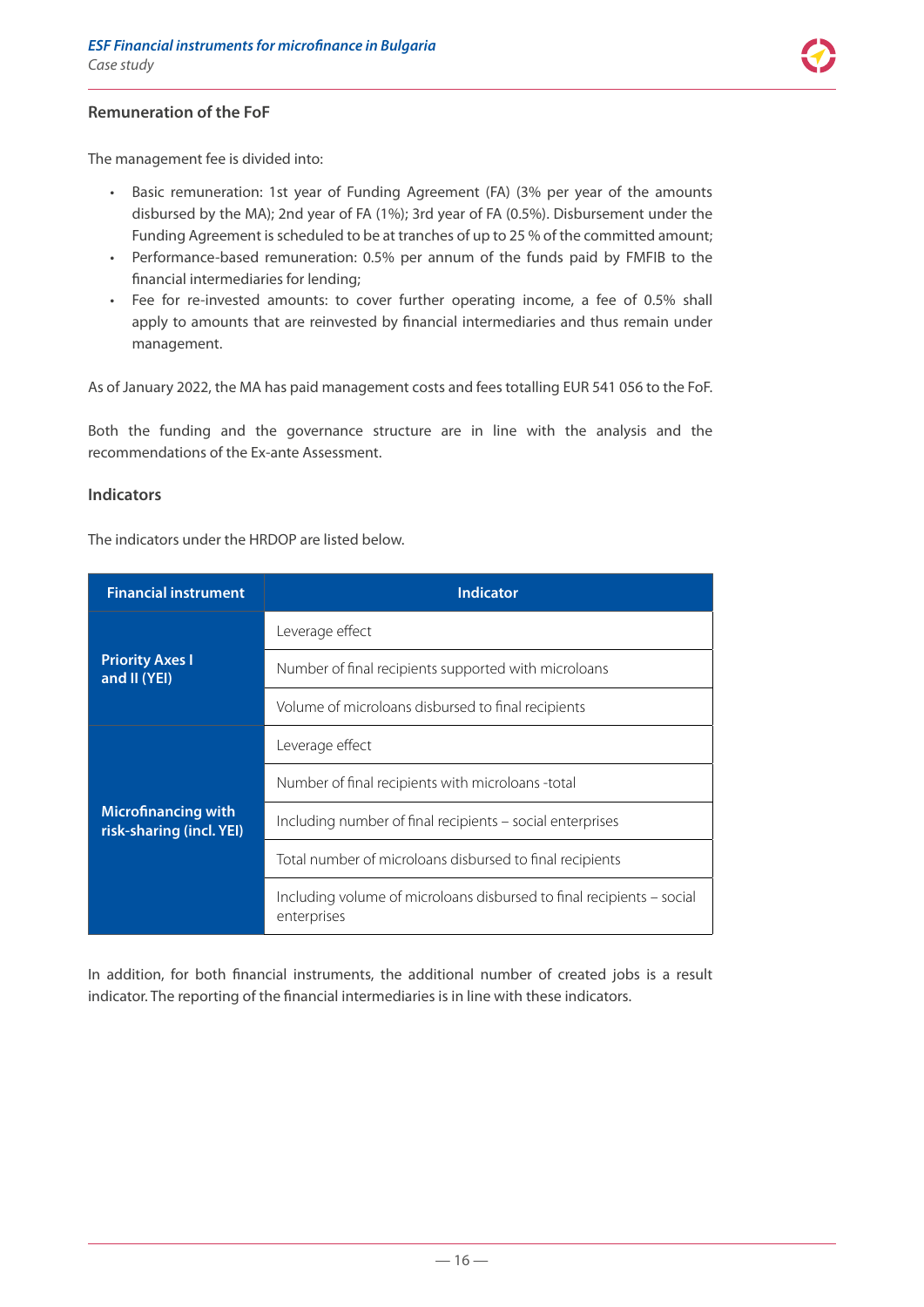# <span id="page-16-0"></span>**4. Implementation**

The section describes the financial products and their terms and includes a brief section on state aid. It also provides an overview of the appraisal process for the final recipients.

### **4.1 Financial products and terms**

The financial instruments were conceived based on the analysis of suboptimal investment situations and investment needs identified by the EAA. Minor subsequent adjustments of the financial instruments were made as described below.

### **Risk sharing micro-finance facility**

*Table 3: Financial product key characteristics – initial and current* 

| <b>Eligibility</b>                                                                                                                                                                                                                                                                                      | SME's that have been registered within the last 2 years<br>(updated to within last 5 years) and social enterprises                                                                                                                                                                                                                                                          |  |  |
|---------------------------------------------------------------------------------------------------------------------------------------------------------------------------------------------------------------------------------------------------------------------------------------------------------|-----------------------------------------------------------------------------------------------------------------------------------------------------------------------------------------------------------------------------------------------------------------------------------------------------------------------------------------------------------------------------|--|--|
| <b>Loan tenor</b>                                                                                                                                                                                                                                                                                       | Up to 10 years                                                                                                                                                                                                                                                                                                                                                              |  |  |
| <b>Utilisation period</b>                                                                                                                                                                                                                                                                               | Loans disbursed to the final recipients no later than 31<br>December 2023.                                                                                                                                                                                                                                                                                                  |  |  |
| <b>Grace period for repayment</b><br>of the principal                                                                                                                                                                                                                                                   | Up to 2 years (updated to 3 years during the COVID situation)                                                                                                                                                                                                                                                                                                               |  |  |
| The collateral for the receivables under the microcredits must<br>secure the funds provided by the OP and the co-financing by<br><b>Collateral required</b><br>the financial intermediary.<br>The financial intermediary and the FoF rank equal in terms of<br>receivables under the provided financing |                                                                                                                                                                                                                                                                                                                                                                             |  |  |
| <b>Loan amount</b>                                                                                                                                                                                                                                                                                      | Up to EUR 25 000, min. EUR 2 500 (updated to cancellation of<br>min. amount during the COVID situation), paid in EUR or BGN                                                                                                                                                                                                                                                 |  |  |
| Fixed or floating, in line with market levels (specific to the type<br>of borrowers, type of loan and term), only in respect of the<br><b>Interest rate</b><br>part provided by the financial intermediary                                                                                              |                                                                                                                                                                                                                                                                                                                                                                             |  |  |
| <b>Risk sharing component</b>                                                                                                                                                                                                                                                                           | The contribution from HRDOP is up to 80% (updated to<br>up to 90%) in each loan and the 0% interest rate for the OP<br>contribution aimed at achieving favourable conditions for the<br>supported target groups. The actual risk-sharing rate should<br>be divided proportionally between HRDOP and the financial<br>intermediary on the basis of their actual contribution |  |  |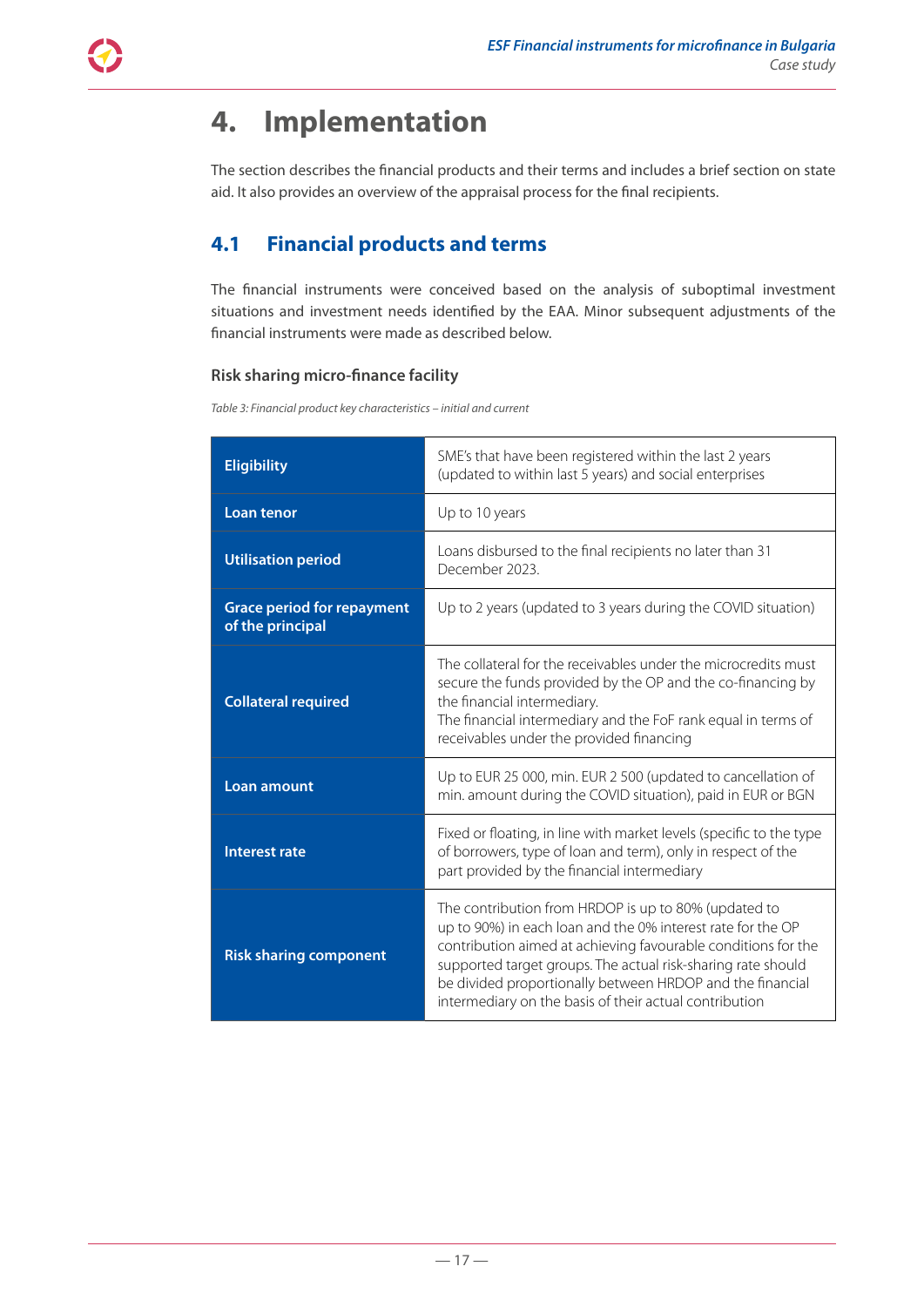#### <span id="page-17-0"></span>**Capped portfolio guarantee for microloans**

*Table 4: Financial product key characteristics*

| Guarantee rate of each defaulted<br>eligible microcredit | 80%                                                              |
|----------------------------------------------------------|------------------------------------------------------------------|
| $CAP$ rate $*$                                           | 25%                                                              |
| Loan amount                                              | Max EUR 50 000                                                   |
| <b>Fund contribution</b>                                 | 100%                                                             |
| <b>Maturity</b>                                          | Up to 10 years                                                   |
| <b>Grace period</b>                                      | Up to 2 years (updated to 3 years during the COVID<br>situation) |

\*Rate identifying the maximum loss (CAP) amount covered on the portfolios of eligible microcredits. The maximum CAP amount is the maximum liability under this FI, and is calculated as the product of the volume of the target loan portfolio, the guarantee rate and the guarantee cap rate

The financial instruments offer mentoring and coaching (business plan development, training to prevent over-indebtedness and support with administrative paperwork), which are provided to final recipients by all financial institutions. Costs related to the provision of such services are covered by the management fee paid under the Risk sharing facility while no management fee is paid under the Guarantee facility.

Final recipients deemed such non-financial support as essential to the success of the micro-loans. However, financial intermediaries have concluded that the management fee does not cover to a sufficient extent the costs related to the business development services provided.

### **4.2 State aid**

The Fund of Funds, as the administrator of state aid, is guided by all relevant regulations and guidelines including Preliminary Block Exemption Regulation (GBER) № 651/2014 and Regulation (EU) № 1407/2013 on de minimis aid. It has been confirmed by the FoF that all agreements are signed under de minimis clause in compliance with Regulation (EU) № 1407/2013. According to the operational agreements signed with Microfond, SIS Credit, FIBank, UniCredit Bulbank and BDB Microfinancing the Fund Manager partially delegates to the financial intermediaries the functions of state aid administration related to the entry of the state aid data in the web-based Information System "Register of Minimum Assistance". During the on-site inspections of the financial intermediaries, the Fund of Funds inspects how the intermediaries perform these obligations. The interviewed financial intermediaries did not highlight state aid as being a burden.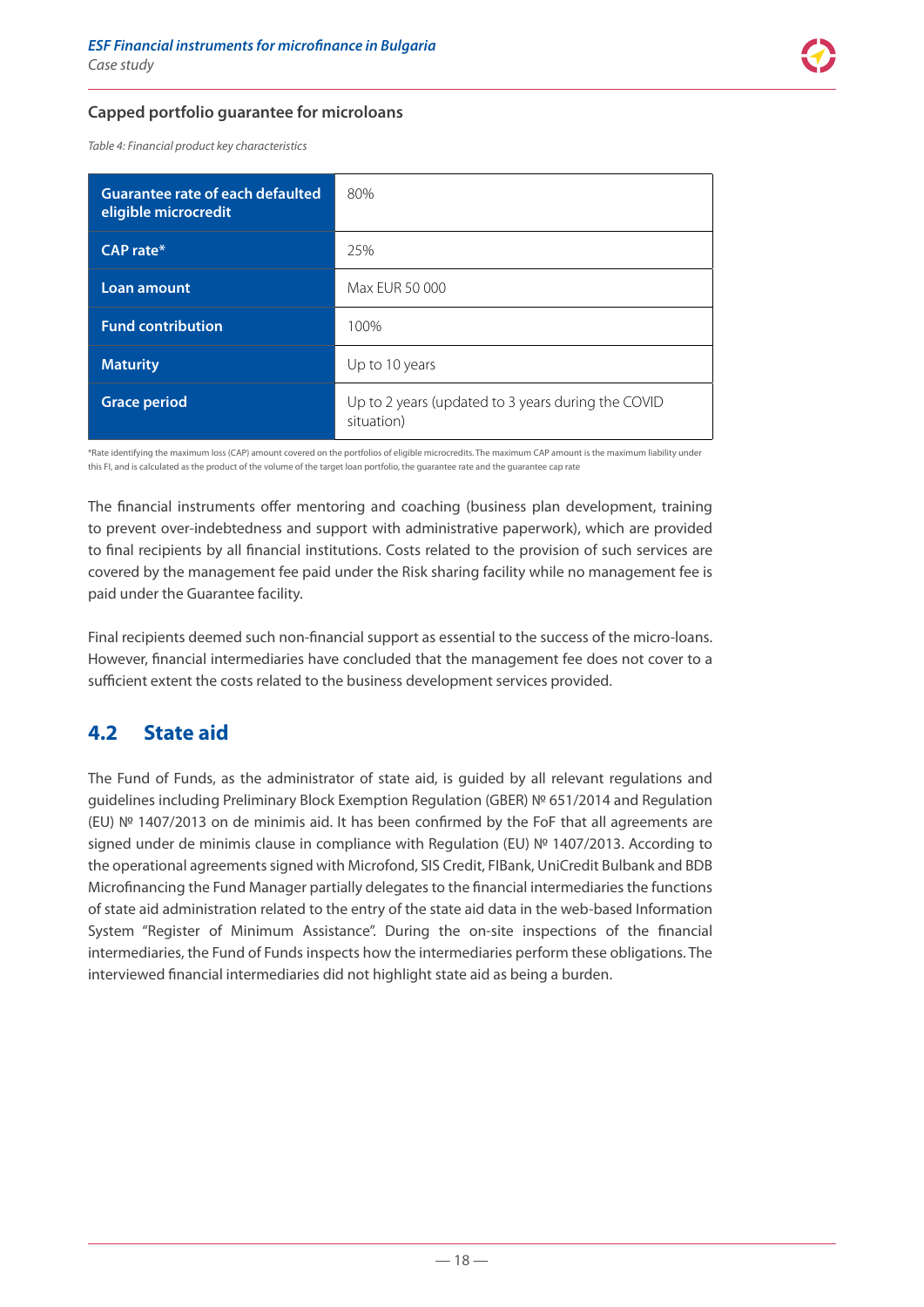<span id="page-18-0"></span>

### **4.3 Appraisal process**



The appraisal process for the two financing instruments is relatively simple and after the **initial contact** there is an **eligibility check**. If positive, there follows a brief **stage of guiding and mentoring** performed by the credit officers during which the business idea is clarified and the business plan is finalised. After that, there is a **formal assessment** in line with the methodologies of the different financial intermediaries. Mikrofond follows a **5C methodology**, which provides due diligence guidance with some flexibility for the respective credit officer. The 5C methodology aims at assessing the creditworthiness of potential borrowers through the following elements: credit history, capacity to repay the loan, capital committed to the project, collateral and loan's terms and conditions.

Financial intermediaries emphasise the importance of mentoring for the target groups given low levels of financial literacy and entrepreneurship skills.

The establishment of a **trusted relationship** is key. It is also crucial to strike a good **balance between the ambition of the applicant and a degree of realism** and decide on an optimal rather than maximum investment. The objective is not to maximise financing but to establish sustainable businesses. As a result, a very low rate of loans has defaulted. For example, for SIS Credit only 2% of the loans have defaulted.

The approach of commercial banks is different and decisions are taken on the basis of figures and standard information. Both approaches – the more formal one of commercial banks and the more personal one by microcredit institutions - are relevant and complementary.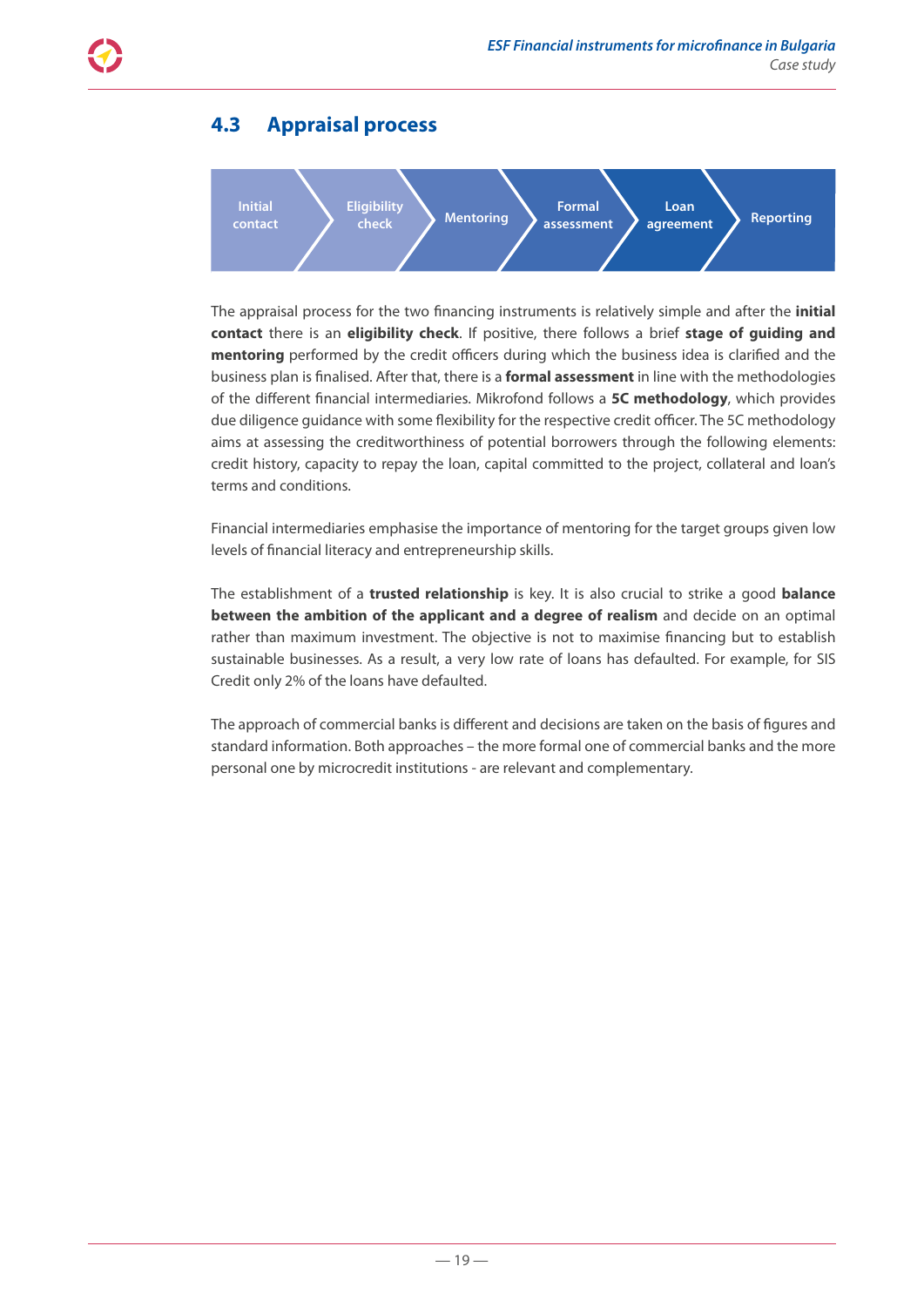

### **Final recipient story: Made Right**

The entrepreneur's idea is the creation of an online platform for the design of tailor-made men's shirts. No similar platform exists in Bulgaria. The enterprise is a first attempt by the young entrepreneur who is otherwise employed in the IT industry. The start-up started with own savings, renting a space in Pleven and the purchasing of second-hand sewing machines. While they have been working on the web platform, they could also work as sub-contractors sewing shirts. Currently, they are employing three seamstresses.



The demand for their services forced them to start looking for financing. They wanted to take the next step in developing their business. The EUR 17 895 loan allowed them to purchase new machines and renovate one of the spaces to turn it into an office. It also serves as a financial buffer for buying materials and paying salaries.

Before signing the contract with SIS Credit they tried approaching normal banks. Despite having high personal revenues for the Bulgarian context, banks rejected the applications because of the lack of history of the firm. They were offered high-interest consumer loans instead. The procedure was easy and the turnaround was quick. SIS Credit advises were appropriate. A business plan was required and drafted with the support of the Financial Intermediary. They received a loan at 3.5% interest rate (two times lower than applicable market rate at that time). There was a possibility for a grace period of up to one year which was not taken up by the final recipient. Launching the platform is the next step for the start-up.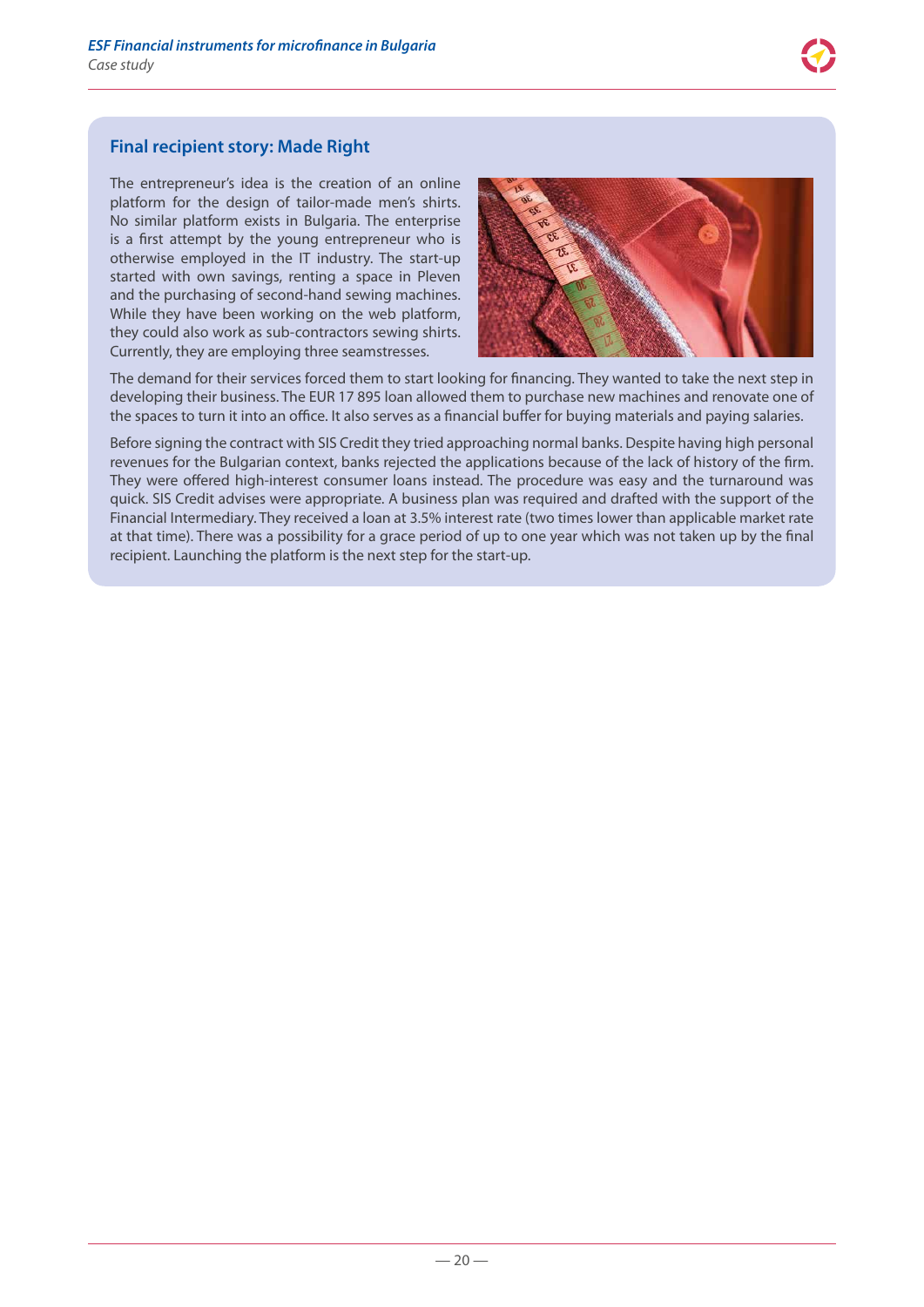# <span id="page-20-0"></span>**5. Output**

The section gives an overview of the performance of the two funds versus the adopted targets. It also lists the reporting indicators of the financial intermediaries. Finally, the section describes the implication stemming from the Covid-19 pandemic on the uptake of the funds and presents the testimonies of final beneficiaries regarding the role of the loans in their businesses.

### **5.1 Performance (main outputs and results)**

### **Interest, demand and visibility**

The uptake of the two instruments has not been smooth from the onset. The demand was low in the beginning but has been growing ever since. One of the reasons for the slow start is that the target groups had traditionally received grants rather than loans and it took time to appreciate the advantages of loans to grants (as elaborated previously in the text).

### **Final recipient story: Robo Solutions, Sofia**

The company is owned and managed by a young person. The activity consists of courses for children from 4 years of age upwards in robotics and mathematics aimed at early childhood development and fostering an interest for science and mathematics through fun games.

Robo Solutions learned about SIS Credit through positive feedback from friends. They turned to SIS Credit in August 2020 and did not consider any other sources of funding. The EUR 12 782 loan helped the company extend its robotic classes to fun maths classes based on games within the Smetalo Academy. The loan was used for developing materials, hiring rooms and purchasing a 3D printer. It was crucial for increasing their clientele and entering a new market through the extension of their courses and production of their own materials.

The loan tenor is five years, with a six-month grace period (first two months capital and interest, from third month onwards the interests are to be repaid).

The interest rate is relatively favourable compared to commercial one, being a decisive factor for Robo Solutions to take-up the microloan. The application process and interaction with SIS Credit were smooth, requiring only one meeting as the business idea was already mature.

The final recipient considered the reporting duties not burdensome and has not required assistance in complying to its reporting duties throughout the loan tenor. The company has been doing fine after the loan although activities are slower than expected due to Covid-19. Some 60-70 kids have been subscribed to the course which is less than the target of 100 for 2021. In the future, the company plans to extend their services to other cities beyond Sofia and to develop the next levels of the courses and have them throughout the year.

> Moreover, the time for the deployment of the two instruments has coincided with the Covid-19 pandemic, which limited opportunities for active promotion of the instruments and possibilities for face-to-face meetings and coaching. The uptake improved considerably after some of the initial requirements were adapted, such as increasing the period from the establishment of eligible startups from three to five years, derogation of the minimum loan amount of BGN 5 000. The slow start was also due to an overall low experience in Bulgaria regarding the implementation of financial instruments for these target groups.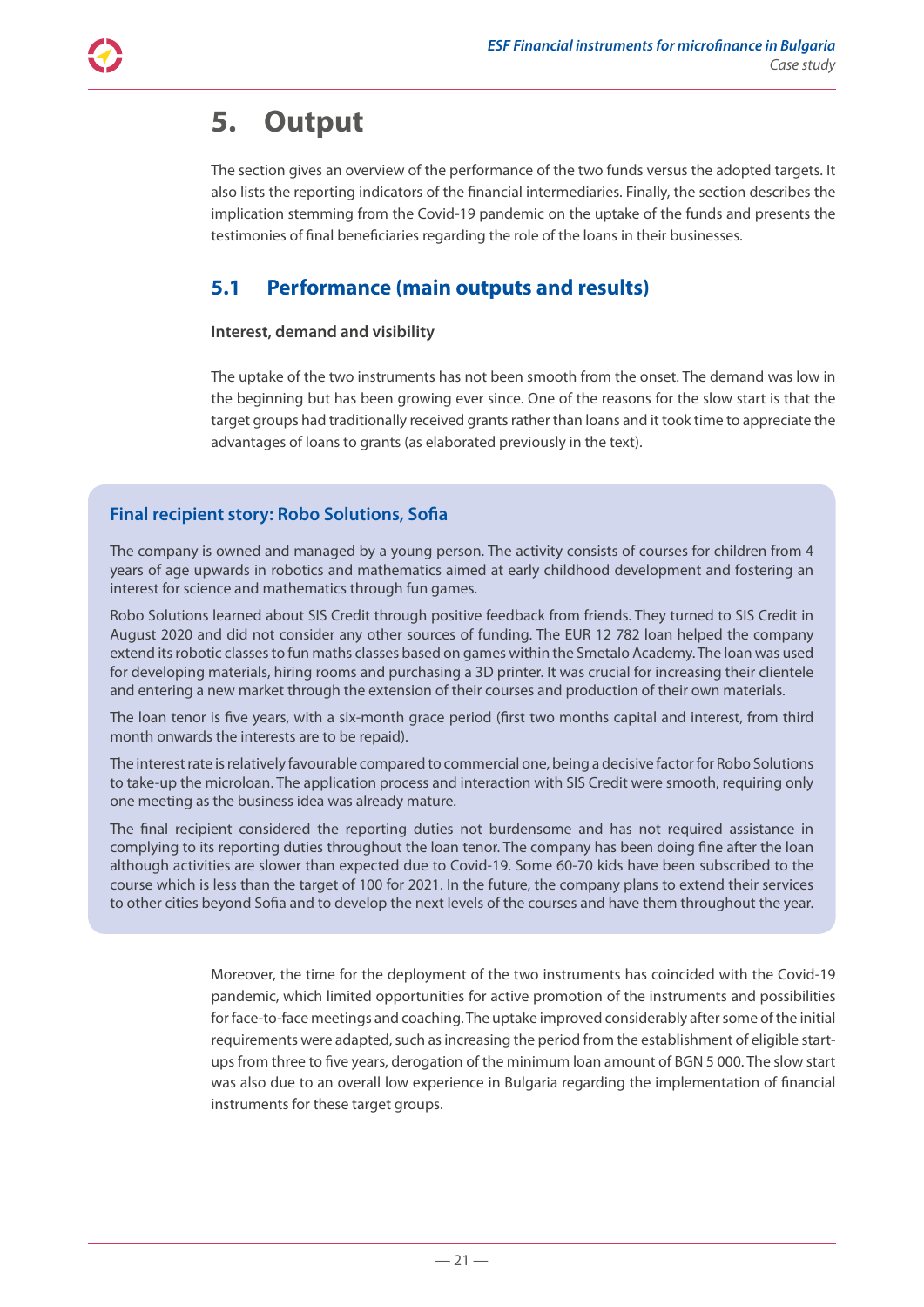The table below illustrates the implementation of the two financial instruments as of January 2022. Indicators are reported against the target value (in the first column). The number of implemented microcredits for the Risk sharing micro-finance facility is about 36% of the target value around two years before the end of the eligibility period. During the interviews, stakeholders were confident that the target would be reached. The implementation of the **Capped portfolio guarantee for microloans** is in the initial stages and it is difficult to judge if targets will be reached.

*Table 5: Targets versus implementation*

| <b>Risk sharing micro-finance facility</b>                                                       |                                   |                                         |                                                                                                                  |
|--------------------------------------------------------------------------------------------------|-----------------------------------|-----------------------------------------|------------------------------------------------------------------------------------------------------------------|
|                                                                                                  | Targets as of<br>31 December 2023 | Implementation<br>as of 31 January 2022 | Value of contracted loans as of 31<br>January 2022                                                               |
| Number of Final recipients<br>supported by microcredits<br>(Youth Employment<br>Initiative only) | 8                                 | 11                                      | BGN 14.5 million (EUR 7,4 million),<br>out of which BGN 10.9 million<br>(EUR 5.6 million) programme<br>resources |
| Number of Final recipients<br>supported by microcredits<br>(without YEI)                         | 1 3 1 5                           | 449                                     |                                                                                                                  |
| Social enterprises                                                                               | 17                                | 8                                       |                                                                                                                  |
| Capped portfolio guarantee for microloans                                                        |                                   |                                         |                                                                                                                  |
| Number of final recipients<br>supported with guaranteed<br>microloans                            | 500                               | $\mathsf{Q}$                            | BGN 227 249 (EUR 116 014)                                                                                        |
| out of which Social<br>enterprises                                                               | 4                                 | $\Omega$                                |                                                                                                                  |

*Table 6: Number of loans (Risk sharing microfinance facility) as of 31.01.2022*

|                   | Number of<br>approved<br><b>loans</b> | <b>Total (EUR)</b> | Of which ESF<br>(EUR) | Leverage |
|-------------------|---------------------------------------|--------------------|-----------------------|----------|
| <b>Microfond</b>  | 123                                   | 998 756            | 641821                | 1.56     |
| <b>SIS Credit</b> | 101                                   | 1 377 259          | 892 587               | 1.54     |
| <b>Fibank</b>     | 258                                   | 5 045 167          | 3 2 1 6 2 9 4         | 1.57     |
|                   | 482                                   | 7421182            | 4750702               | 1.56     |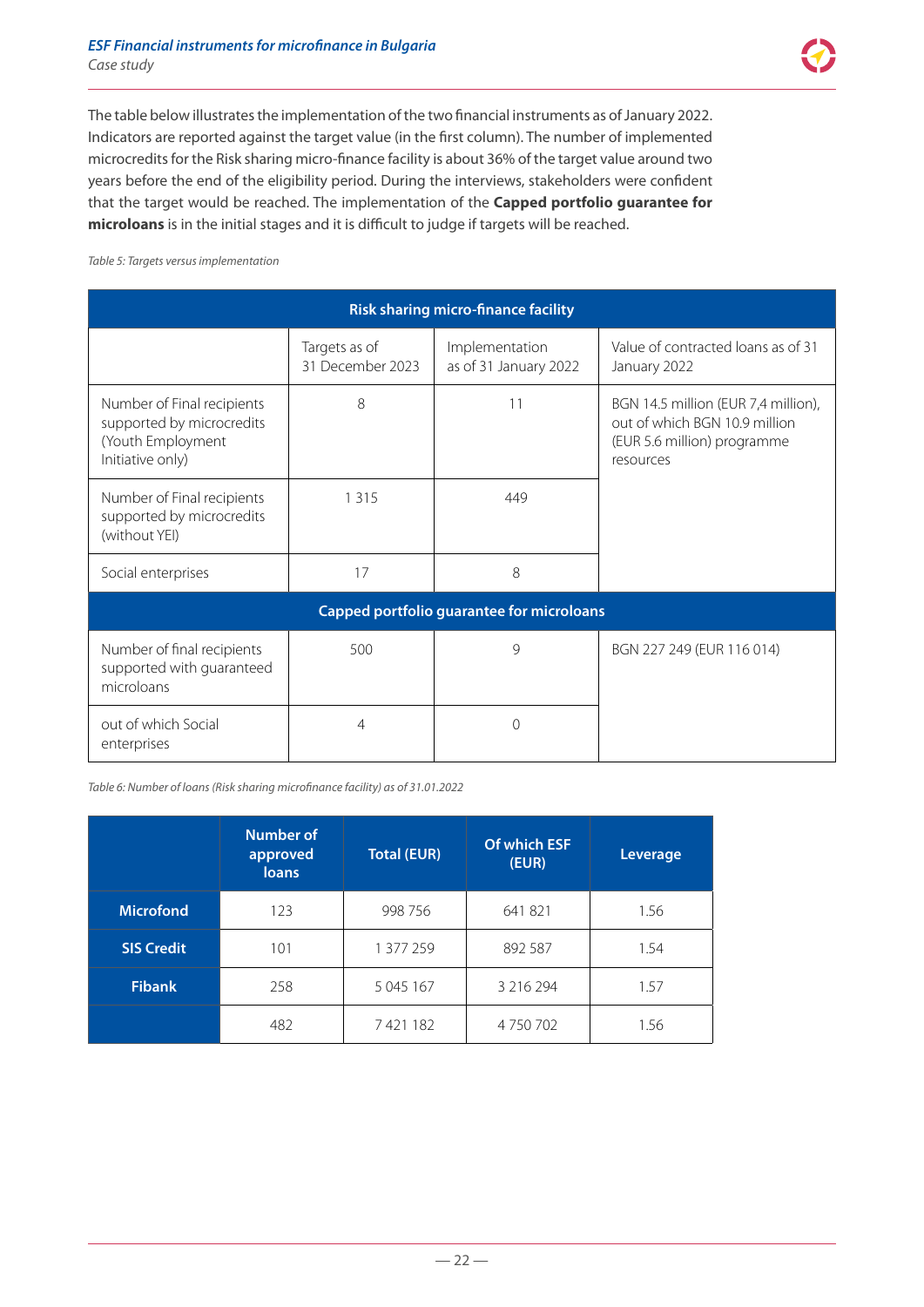| <b>Stakeholder</b>                                           | <b>Assessment</b>                                                                                                                                                                                                                                                                                                                                          |
|--------------------------------------------------------------|------------------------------------------------------------------------------------------------------------------------------------------------------------------------------------------------------------------------------------------------------------------------------------------------------------------------------------------------------------|
| Final recipients                                             | A number of positive impacts were elaborated in the three testimonies such<br>as:<br>Helped start a business and take it out of the grey economy<br>Helped grow existing business<br>$\bullet$<br>Overcame reluctance of commercial banks<br>In addition, FIs reported 516 additional number of created jobs as a<br>$\bullet$<br>result of the microloans |
| Financial<br>Intermediaries:<br><b>Banks</b>                 | Helped improve their offer<br>$\bullet$<br>Access to new customer<br>Gained experience with financial instruments under HRDOP                                                                                                                                                                                                                              |
| Financial<br>Intermediaries:<br>Microfinance<br>institutions | Helped improve their offer<br>$\bullet$<br>Gained experience with financial instruments under HRDOP<br>$\bullet$<br>Further experience with the target group<br>$\bullet$                                                                                                                                                                                  |
| Managing<br>authority                                        | A considerable administrative burden, especially initially, since there was<br>$\bullet$<br>no high-level expertise in financial instruments within the MA<br>The initial expectations about the possible results were based on a<br>$\bullet$<br>growing economy scenario                                                                                 |

<span id="page-22-0"></span>The stakeholders' feedback on the two financial instruments is summarised in the table below.

### **Coverage of final recipients**

The number of representatives of the target groups becoming the final recipients to date is not as was initially expected. Only 11 microenterprises owned and managed by youths under 29 became final recipients as of 31 January 2022. Due to the low results, the financing specifically targeting youth entrepreneurs, originating from the Youth Employment Initiative, was significantly reduced in the funding agreement and was utilised for other youth-supporting grant measures under the HRDOP.

The same is valid for the target group of the social enterprises (SEs). So far, only 8 SEs have become final recipients. As SEs were more prone to using grants rather than repayable support, and as grants were partially available in the period, Bulgarian SEs did not develop any interest in taking credits. SEs in Bulgaria are also weak economically and, in business terms, the majority of them are not deemed to have debt capacity.

### **5.2 COVID implications**

The Covid-19 crisis slowed down economic activities in Bulgaria, including among the target group of the two financial instruments. Starting a business became riskier. As a result, financial intermediaries have struggled with the conditions for a minimum number of loans included in the operational agreements with the Fund of Funds.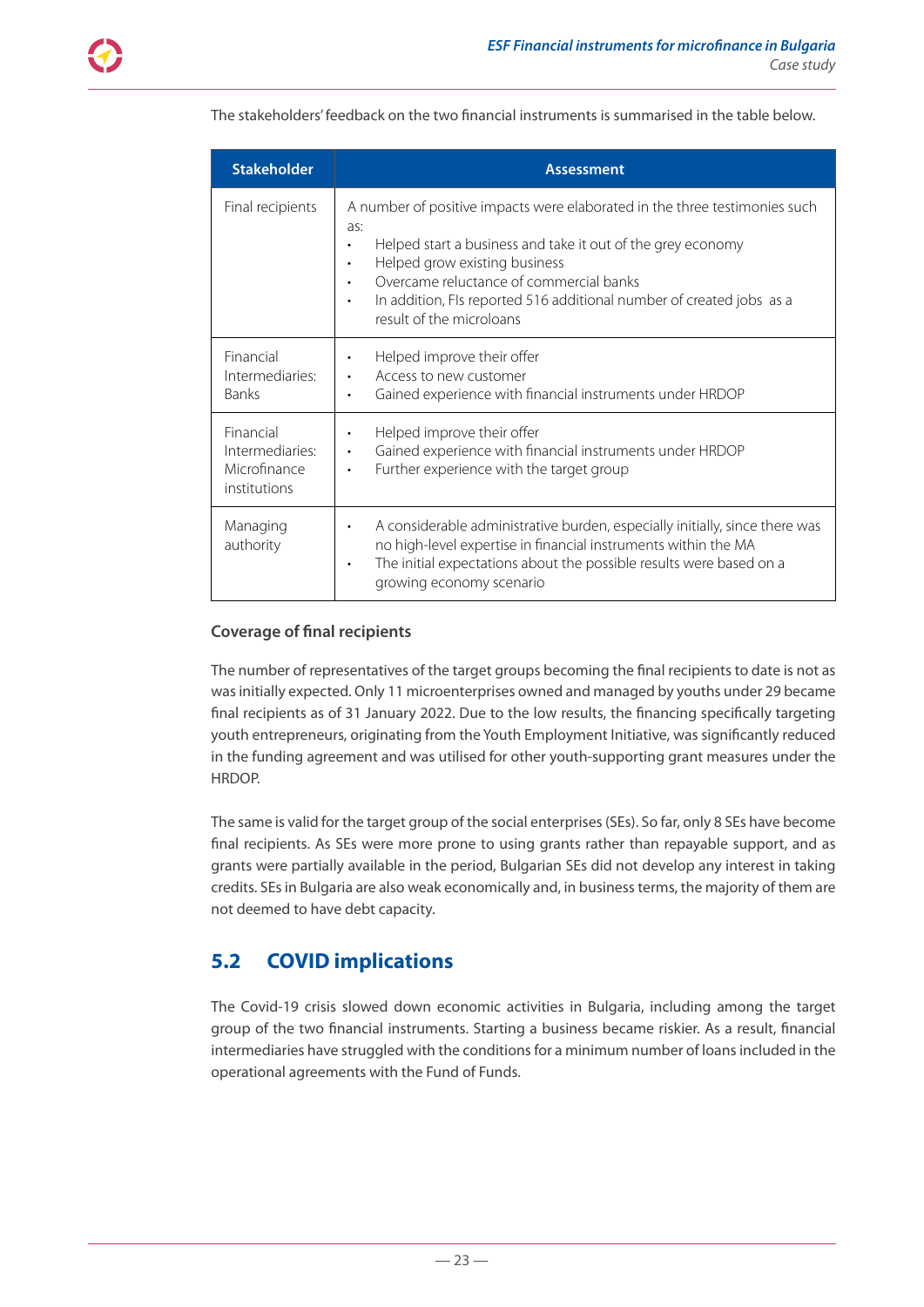

In order to increase the demand, the MA and the FoF fine-tuned the conditions and introduced a number of changes, which made it easier for start-ups to apply:

- Definition of a start-up enterprise changed SMEs that have been registered within the last five years (instead of within three years);
- Easing the requirements for providing supporting documents for working capital financing,
- Elimination of the minimum amount of BGN 5 000 (EUR 2 564) per microloan and the minimum period of 12 months before repayment;
- Increasing the possible grace period from two to three years and the possibility to defer payments for servicing loans already granted within the grace period up to three years to include interest and not only the principal.

For working capital loans granted as a temporary measure to provide an effective response to the COVID-19 crisis - it is not necessary to require a business plan or equivalent documents, as well as evidence to verify whether the support provided through the financial instruments has been used as intended.

As a result, interest in the two financial instruments was rekindled.

### **Project/final recipient name: HR Partners Group**

The company, HR Partners Group, is owned and managed by a young person, formerly unemployed. The activity is the online sale of own brand natural cosmetics. Cosmetics were from the outset appreciated by clients, prompting the entrepreneur to build a business more professionally. The start-up is selling successfully online in Bulgaria and, for the time being, does not intend to open a physical retail business or work with other distribution channels.

Initial approaches for finance with the banks were rejected on the grounds of a lack of business track record and collateral. This caused the entrepreneur to seek alternative routes and took contact with Mikrofond and SIS Credit. A first loan of EUR 3 000 was signed with Mikrofond in 2020 which allowed the company to start producing, marketing and selling one product. The product range was expanded with additional hair products including an own brand of vitamins for long hair (Elia). To continue its growth, the company signed a second loan of EUR 12 782 with SIS Credit in 2021 which allowed to launch the vitamins product and order new packaging material.



The application process was easy and the drafting of the first business plan was the only difficulty.

The interest rate of the loan is 3.5%, first interest payment after six months. The loan helped the entrepreneur start a legitimate business, increase sales and enter the new market of health supplements. The plans for the future include the developing and launching new products.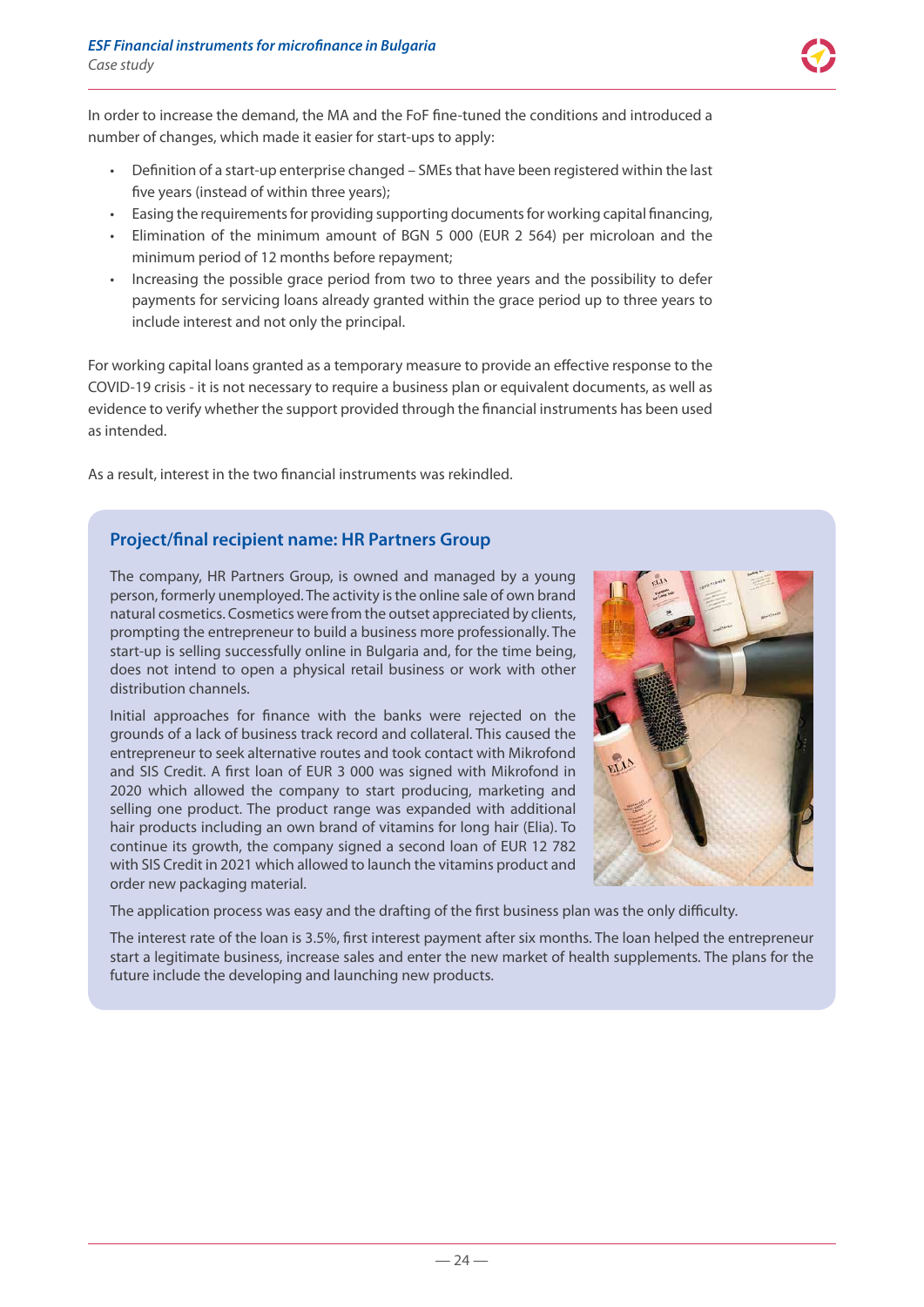<span id="page-24-0"></span>

### **6.1 Main challenges**

The Ministry of Labour and Social Policy and the Fund of Funds faced a number of challenges in the process of establishing the two financial instruments. Overall, there was not enough experience in the country for the delivery of financial instruments for vulnerable groups under operational programmes. As expected, vulnerable groups were viewed by potential financial intermediaries (especially banks) as high-risk clients, making the process for the selection of financial intermediaries very difficult. Nevertheless, this perception has been changing.

At the same time, microfinance organisations, more experienced with the HRDOP target group recipients, do not have a country-wide network of offices and could not perform an intense and far-reaching marketing and communication strategy to roll out the Risk sharing micro-finance facility quicker and in larger volumes. Hence, the complementarity between different types of financial intermediaries – commercial banks and microcredit institutions – is positive and should be maintained.

An entrepreneurial ecosystem cannot be created overnight. While grants were the most common option in the past, testimonies from the target group of vulnerable micro entrepreneurs point out that many prefer to obtain debt financing with much shorter notice and less bureaucratic reporting requirements. Thus, there has been a shift away from relying on grants only. However, it is worth mentioning that grants are still necessary for most of the final recipients targeted by the ESF financial instruments in Bulgaria, as they do not show fully viable business models according to financial intermediaries' appraisal. In the 2021-2027 programming period, the increased opportunities for combining financial instruments with grant support can help managing authorities devising integrated and leaner measures to support such final recipients.

In the case of solid business cases, in particular with high innovation potential, financial instruments can be used to improve the offer of financial intermediaries' own products, and/or to provide technical assistance along the way. In addition, the cap of EUR 25 000 may be exceeded for some of these more robust final recipients.

In the opinion of the MA, one drawback has been the underestimation of the promotion of financial products among the potential final recipients. Overall, communication has not been sufficiently intense and regular which is another reason for the slow uptake. Most stakeholders associate more intense communication in the future with a faster uptake of the two financial instruments.

In general, following an ambitious ex-ante assessment all actors had very high expectations which have not materialised due to the above obstacles and the Covid-19 pandemic. This experience would certainly make actors more realistic in the future. Nevertheless, it is noteworthy that adequately sized allocations for financial instruments underpin sufficient interest from the private sector, effective use of public resources, and significantly mitigate the need for corrective reallocation of funds within the respective operational programme.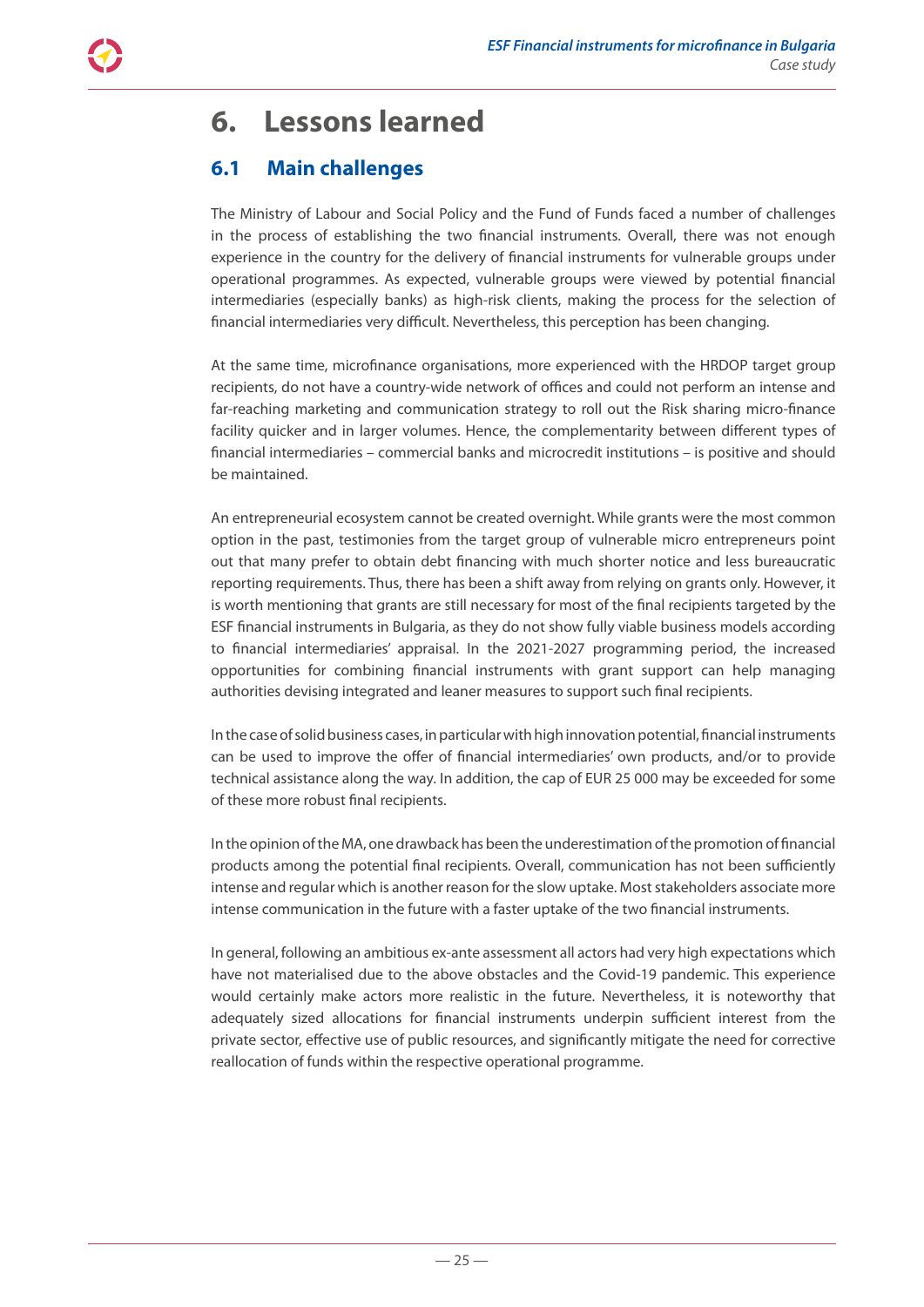### <span id="page-25-0"></span>**6.2 Main success factors**

The EAA has provided suitable yet ambitious recommendations which laid the foundations of the two financial instruments. The governance model through a Fund of Funds was an asset for the MA since the direct delivery or the selection of financial intermediaries would have been very difficult for an MA with limited expertise in FIs. The Fund of Funds model is beneficial since it provides an opportunity for the transfer of experience gained under the other OPs and cost efficiency with regard to operational resources.

The quality and commitment of the financial intermediaries engaged in the instruments are of huge importance. In the present case, the selected microfinance organisations have demonstrated a good experience and knowledge of providing financial support to vulnerable recipients while banks have good country-wide outreach to more recipients, as such are complementary. They (especially the banks) have the opportunity to expand lending into new and promising segments taking a "controlled" risk through the risk sharing mechanism. The returns on the resource allocated to managing the instruments are optimised through management fees. The management of instruments under the HRDOP contributes to strengthening the identity of the financial intermediaries as socially responsible organisations whose activities are based on sustainable banking.

Constant monitoring of the implementation processes by the Fund of Funds and flexibility to discuss and make minor but important changes to the financial agreement with the MA have been instrumental in attracting more financial intermediaries and opening up to more final beneficiaries.

### **6.3 Future outlook**

Although appreciated by various stakeholders, the uptake of the two financial instruments has been slow in the beginning and stakeholders have faced different challenges. However, most stakeholders were adamant that lessons have been learned and that both financial instruments should be continued. The EAA 2021-2027 suggested the structuring of a new additional FI on improvement of working environment.

Certain changes have been suggested by various stakeholders to improve the uptake and the overall performance of the two financial instruments. One change deemed possible is to blend financial instruments and grants in a single operation with up to 40% of grant component. The grant component of the operation could potentially finance:

- improving the capabilities and employability of employees in existing micro-enterprises so that they can provide even better training, coaching and guidance;
- improving the sustainability of existing micro-enterprises: training of micro-enterprise managers, even more assistance in the preparation of business plans, provision of information on existing financial opportunities;
- coverage of certain operating costs of social enterprises and learning centres, such as for HR.

This approach of providing grants and financial instruments under a single operation is to result to a single delivery mechanism and increased efficiency. At the same time, introduction of new models of support such as providing support through financial instruments and grants in a single operation may require pre-emptive investments in capacity building at the level of organisations managing financial instruments.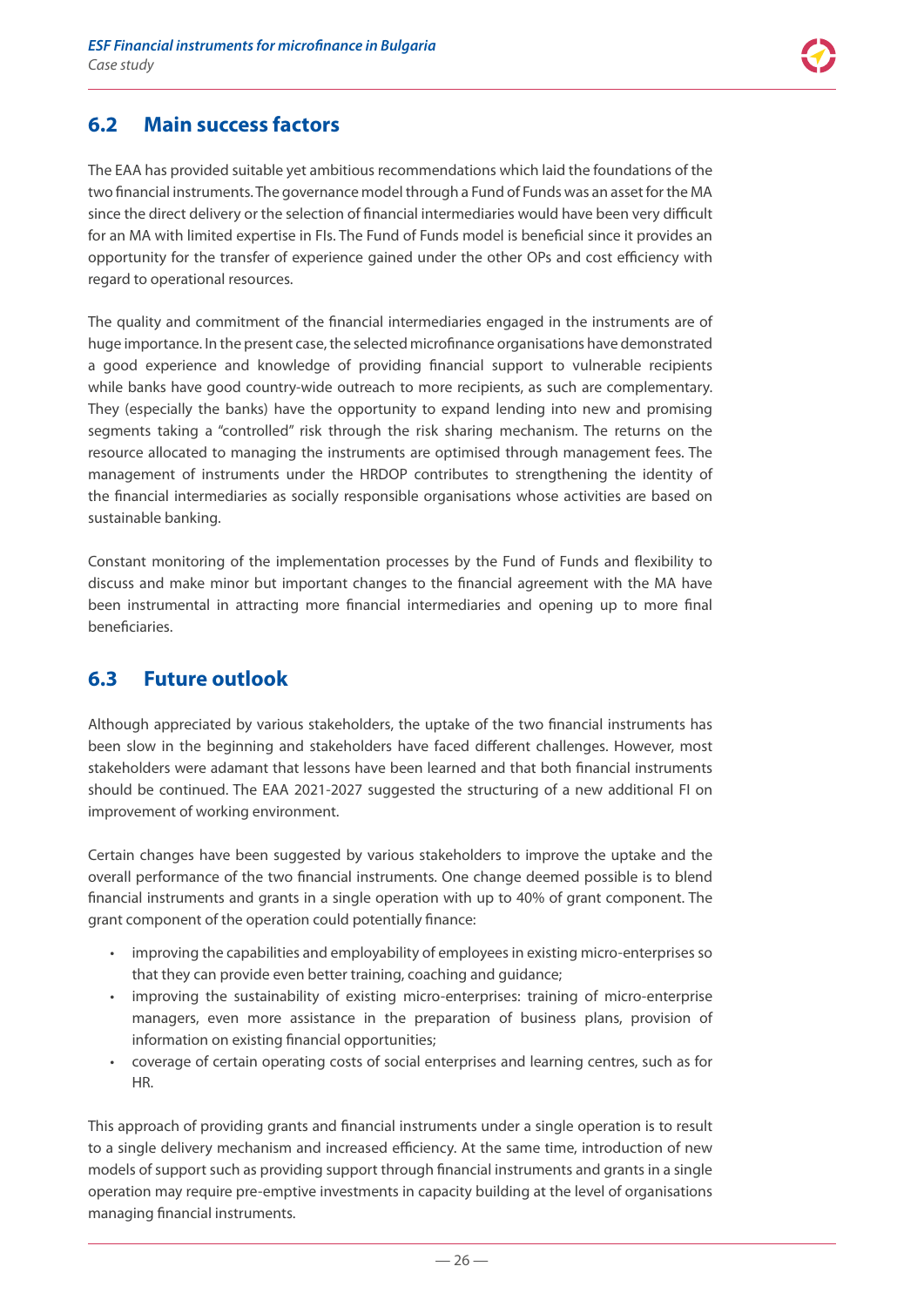Another alternative would be to provide a fixed grant for financial intermediaries to further increase their interest and benefits from providing financial instruments. Such amount could increase the level of support provided to final recipients, by means of business development services.

The Ministry of Labour and Social Policy shared a vision centred on the preparation and conditioning of the target groups so that they can benefit from the financial instruments optimally in the future. This would involve trainings, support to already created enterprises (and social enterprises) including mentoring on the development of a business idea and the options for financing, marketing, etc. In this way, financial instruments become a part of a bigger package of services for the target group.

The two financial instruments were adapted to the respective financial intermediaries involved. In the context of the current high liquidity on financial markets, risk sharing with banks under guarantees were naturally more attractive as they target the specific need for risk mitigation of final recipients. On the other hand, microfinance institutions typically have less access to funding, relying mostly on banks. As such, the financial instrument involving both a funding and a risk sharing component in one was the more efficient way to support the activity of this group of microfinance providers. All stakeholders are unanimous in their opinion that both types of financial intermediaries need to be involved in the future.

There is also the suggestion of having more flexible requirements with regards to the selection of financial intermediaries (price, minimum management fee, etc.), with the exception of the requirement regarding the support they provide to potential final recipients.

With regards to avoiding the crowding out of loans by grants, an increased attention into strategic, upfront planning can avoid parallel and overlapping procedures. In addition, as expressed throughout this document, the combination of grants and financial instruments could represent an appropriate solution for the targeted groups.

Finally, regular and intense communication flows with potential final recipients across the country (by means of various channels) could increase the awareness and interest in the financial instruments.